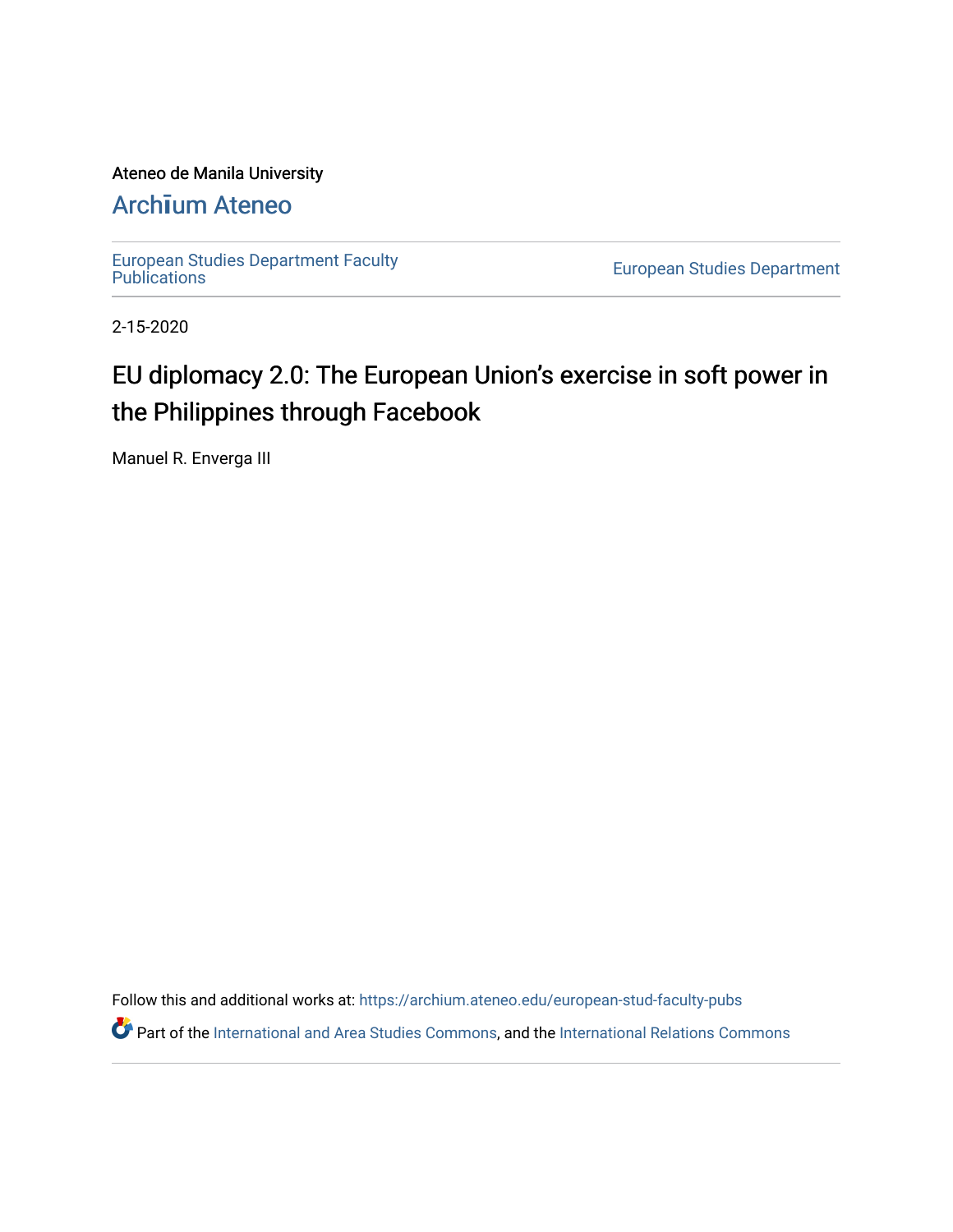STUDIA I ANALIZY

*Manuel Enverga\**

## **EU diplomacy 2.0: The European Union's exercise in soft power in the Philippines through Facebook**

*Keywords: Digital Diplomacy, European Union, soft power, EU-Philippine relations*

*Abstract: Digital diplomacy, also referred to as e-Diplomacy or Diplomacy 2.0, is a form of public diplomacy that entails the pursuance of foreign policy objectives using the Internet and social media. It is one of the ways that actors in contemporary global politics can exert soft power, thereby shaping a host country's perceptions, agendas, and policies. The increasing use of digital diplomacy exemplifies a shift in diplomatic from purely government-to-government (G2G) relations, to one in which communication is directed towards publics (G2P), and can even encourage citizens to interact with one another (P2P). One actor that has become increasingly active in this area is the European Union (EU). However, unlike a country, the regional bloc is a coalition of twenty-eight member states. Consequently, the challenge for EU digital diplomacy specialists is to represent a group of countries to local audiences. There is minimal literature on this subject, and this paper hopes to contribute to it by presenting a case study of the EU's digital diplomacy initiatives towards Philippines, which are communicated through the popular social networking website, Facebook. This paper argues that the EU exercises its soft power through its social media transmissions it creates. The individuals featured in its online* 

ORCID ID: https://orcid.org/0000-0002-7661-7782, Assistant Professor of European Studies at the Ateneo de Manila University in the Philippines. He also lectures at the Foreign Service Institute of the Philippine Department of Foreign Affairs. Many of his recent publications have focused on European digital, cultural, and public diplomacy. His teaching has focused on a diverse set of topics, which include European diplomatic practice, EU and ASEAN integration, and intercultural communication.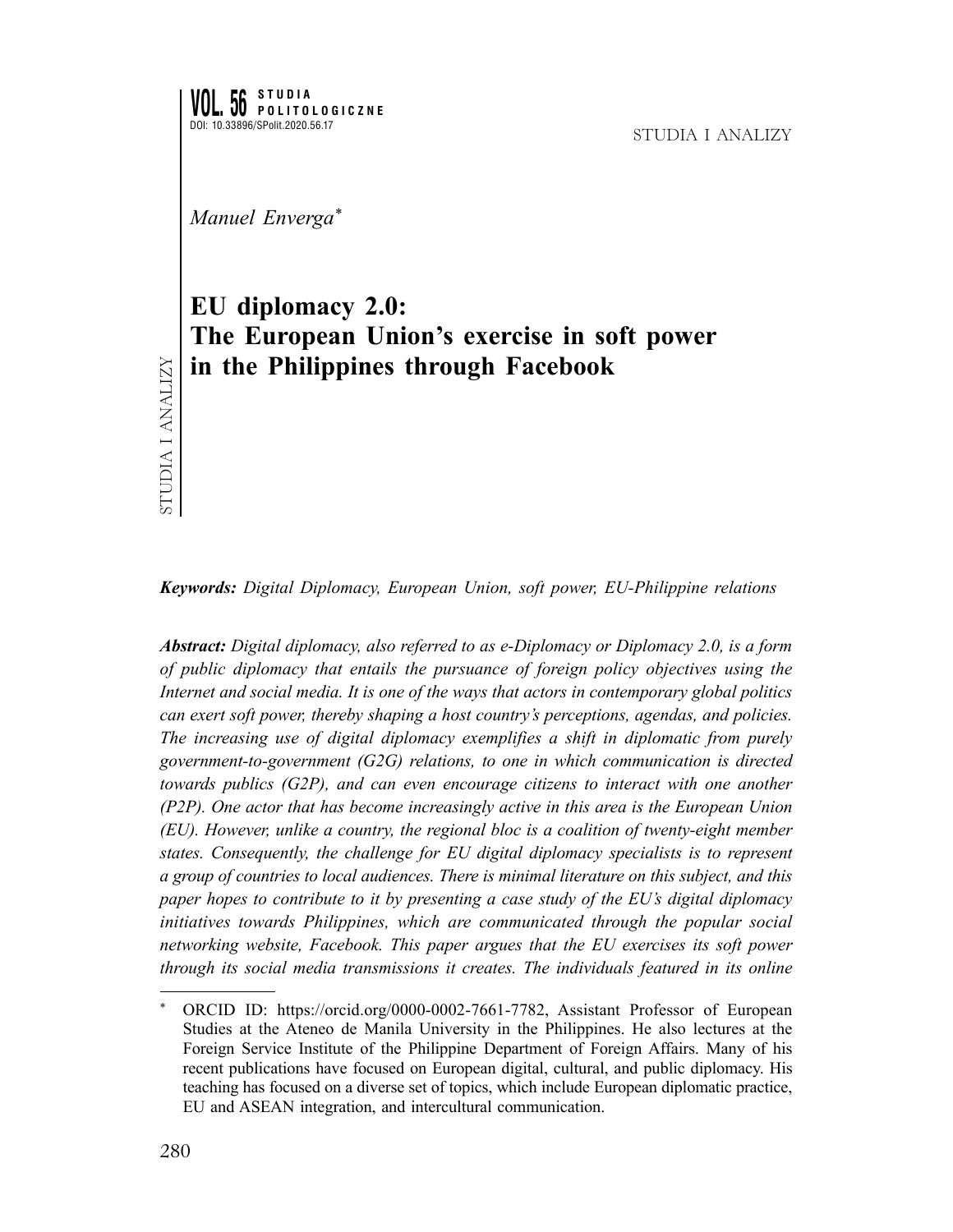*content, the way that the European Union represents itself, and the issues it highlights in its posts are all geared towards shaping the perceptions of Philippine audiences.* 

## **Introduction**

One of the recent developments in diplomatic practice is the shift from a small club of high-ranking individuals negotiating with one another behind closed doors, to one that is more open to public scrutiny and involves a diverse array of actors, which include intergovernmental organizations (IGOs), businesses, civil society, and the media. Thus, contemporary diplomacy is characterized as more of a network, where influence can originate and be exercised in multiple directions by numerous actors<sup>1</sup>. Although states continue to have privileged rights within the international political system, their representatives no longer just interact with one another, they now have to engage foreign publics, and consider how they represent themselves in both online and offline fora. Consequently, Ambassadors can now be found interacting with civil society, academia, businesses, and the citizenry at large.

Globalization has underpinned this transition from club to network. As the confluence of forces that have facilitated the movement of goods, people, ideas, and capital across borders, have made the world much more interconnected2. The increase in global ties has not been accompanied with a reciprocal development in institutions of governance. As such, the economic and social realities have overtaken the political ones, and the traditional diplomatic service has had to adapt to changes by becoming more transparent and open to engaging foreign publics<sup>3</sup>.

In the age of globalization, one way that governments have sought to expand their sovereignty was through the formation of regional blocs, such as the European Union (EU) or the Association of Southeast Asian Nations (ASEAN). These groupings allow individual states to increase their influence by working in coalition with others. The EU is particularly active in fields, such as trade, the environment, and the provision of development aid. The European Union has also become

<sup>&</sup>lt;sup>1</sup> The following book chapter discusses the changing nature of diplomacy, which has shifted from discussions among small groups of individuals, to one in which diplomats now have to engage non-government actors and foreign publics: J. Heine, *From Club to Network Diplomacy*, [in:] A.F. Cooper, J. Heine, R.C. Thakur (eds.), *The Oxford Handbook of Modern Diplomacy*, Oxford: Oxford University Press 2013.

<sup>&</sup>lt;sup>2</sup> The following work discusses how globalization entails the intensification of connections among localities around the world: D. Held, *Global transformations: Politics, economics and culture*, Stanford, CA: Stanford University Press 1999.

<sup>&</sup>lt;sup>3</sup> For more on the relationship between globalization and diplomacy, see: A. Cooper, B. Hocking, W. Maley. *Global Governance and Diplomacy*, London: Palgrave Macmillan 2008.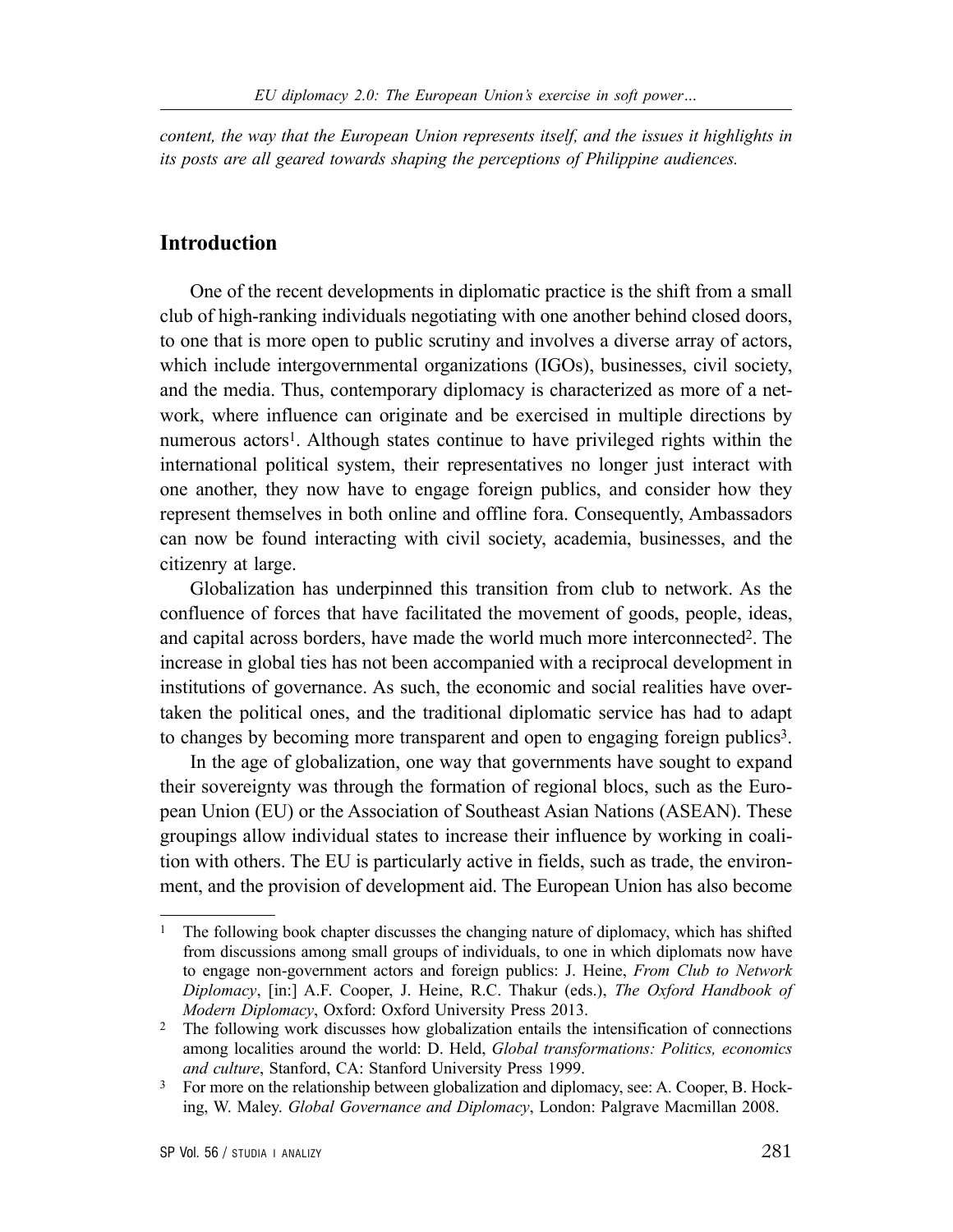increasingly active in diplomatic activities, since its diplomatic representation, the EEAS, was formalized under the 2009 Treaty of Lisbon. It should be noted, however, that EU diplomats are exceptional because they represent a twentyeight-member coalition, unlike other Ambassadors who pursue the interests of only one state.

Although much of their work entails negotiations with state agencies, also known as government-to-government (G2G) interactions EU diplomats also engage in public diplomacy, communicating their positions and values to the citizenry of the country in which they are based, with the intention of reshaping the opinions of their audiences. The essential work of diplomacy is representation4, and activities of this sort are increasingly done in cyberspace. Connectivity through the Internet has allowed diplomatic representatives to convey their messages directly to publics (G2P) in their host country, or to encourage interactions among the citizenry of their state, and those of their host (P2P).

Researchers have remarked that the United States has been a leader in this field, and has been supportive of digital diplomacy initiatives<sup>5</sup>. In 2002, the country established a Taskforce on e-Diplomacy, which was later renamed to the Office of e-Diplomacy6. The agency was strengthened through staff training and an increase in funding, and continues to be active until the present7. Since then, other governments have followed suit, with the British Foreign and Commonwealth Office becoming more active in digital diplomacy in 2013, while in 2016, Australia's Department of Foreign Affairs and Trade and Japan's Ministry of Foreign Affairs both recognized the significance of information and communica-

<sup>4</sup> For further reading on the contemporary practice of diplomacy, particularly the concepts of G2P and P2P, see the following: J. Pamment, *Digital diplomacy as transmedia engagement: Aligning theories of participatory culture with international advocacy campaigns*, «New Media and Society» 2016, Vol. 18, No. 9, pp. 2046–2062; C. Jönsson, M. Hall, *Communication: an essential aspect of diplomacy*, «International Studies Perspectives» 2003 Vol. 4, No. 2, pp. 195–210; P Sharp, *For diplomacy: representation and the study of international relations*, «International Studies Review» 1999, Vol. 1, No. 1, pp. 33–57.

<sup>&</sup>lt;sup>5</sup> The following article examines some of the ways that Facebook has been used as a tool for diplomacy: D. Spry, *Facebook diplomacy: a data-driven, user-focused approach to Facebook use by diplomatic missions*, «Media International Australia» 2018, Vol. 168, No. 1, pp. 62–80.

<sup>6</sup> The institutional framework for digital diplomacy in the United States is discussed in: O.S. Adesina, *Foreign policy in an era of digital diplomacy*, «Cogent Social Sciences» 2017, Vol. 3, pp. 1–13.

<sup>7</sup> Further reading on how governments have carries out e-Diplomacy are the following: F. Hanson, *Revolution @State: The Spread of Ediplomacy*, Sydney, NSW, Australia: Lowy Institute for International Policy; C. Hayden, *Social media at state: power, practice and conceptual limits for US public diplomacy*, «Global Media Journal» 2012, Vol. 21.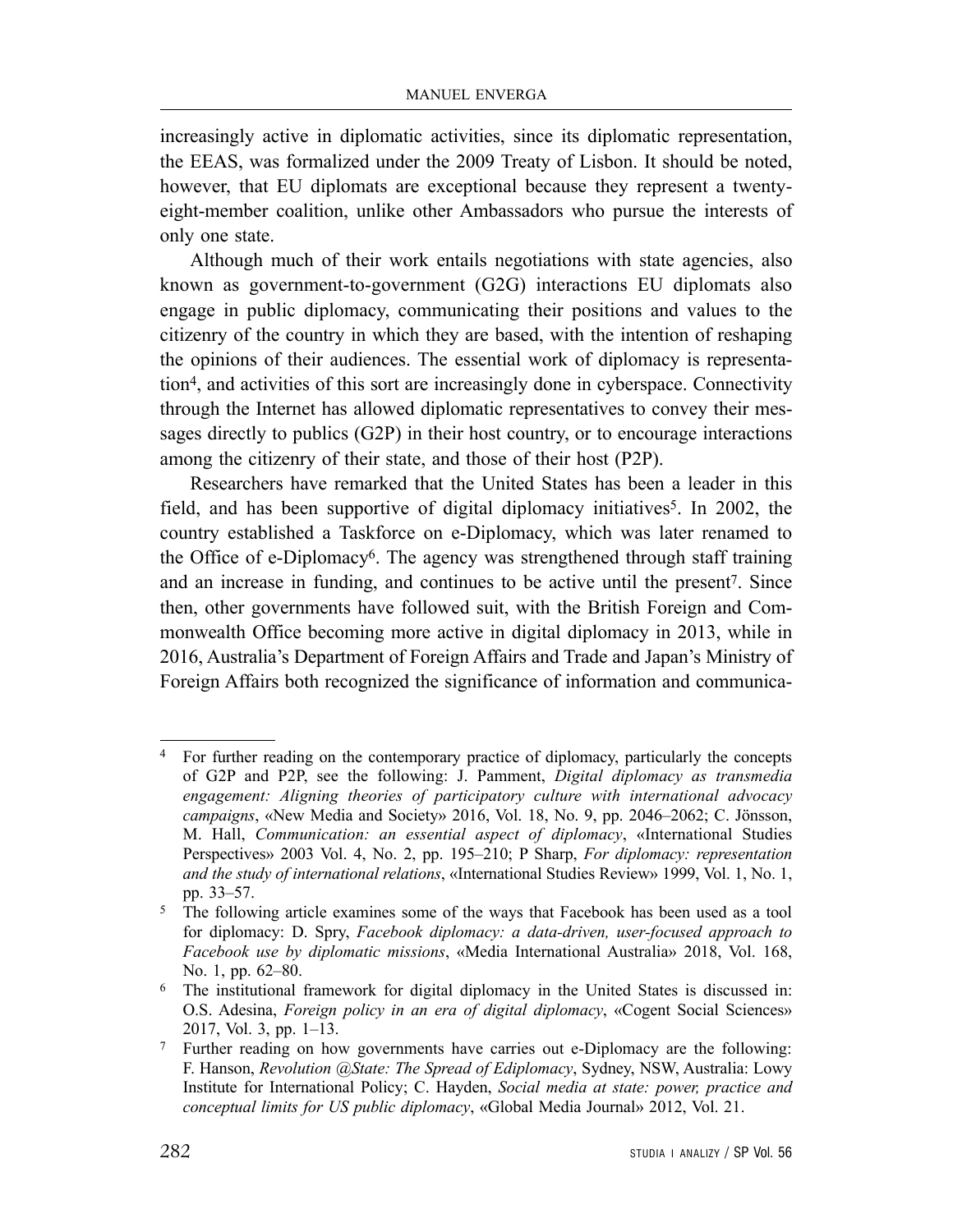tions technologies as tools for pursing foreign policy8. Similarly, countries such as Sweden, Russia, Germany, France, Canada, and Israel have strengthened their presence online9.

Other actors in global politics are still developing their diplomatic capabilities in cyberspace10. The European Union can be described as one such entity. Although it recognizes the importance of having a strong and cohesive online presence, the European External Action Service (EEAS), the EU's diplomatic representation abroad, has only provided very general guidelines on how to go about pursuing its foreign policy online. In their Information and Communication Handbook for EU Delegations, the EEAS recognised that, 'Digital age communication tools and platforms, including Facebook, Twitter, Flickr, Youtube and blogs allow us to engage a wider audience in the work of the EU's foreign policies'11. The term 'digital diplomacy' itself is not mentioned within the manual, but the document recommends measures for pursuing foreign policy objectives via online platforms. It states:

EU Delegations are invited to follow and 'like' the existing EU accounts as well as promote them among their contacts and especially EU funded projects. Delegations are also invited to be active on social media either in opening a social media account or in contributing to the blogosphere.12

The lack of specific direction with regard to digital diplomacy provides individual Delegations the freedom in crafting the form and content of their messages.

 <sup>8</sup> The following work discussed how Japan and Australia have created government institutions to conduct digital diplomacy: D. Spry, *Facebook diplomacy: a data-driven, user-focused approach to Facebook use by diplomatic missions*, «Media International Australia» 2018, Vol. 168, No. 1, pp. 62–80.

<sup>&</sup>lt;sup>9</sup> A discussion of how various governments have applied digital diplomacy can be found in the following: O.S. Adesina, *Foreign policy in an era of digital diplomacy*, «Cogent Social Sciences» 2017, Vol. 3, pp. 1–13.

<sup>10</sup> For further elaborations on the nature of digital diplomacy, see the following: M.D. Dodd, S.J. Collins, *Public relations message strategies and public diplomacy 2.0: An empirical analysis using Central-Eastern European and Western Embassy Twitter accounts*, «Public Relations Review» 2017, Vol. 43, pp. 417–425; J. Melissen, *Public Diplomacy*, [in:] A.F. Cooper, J. Heine, R.C. Thakur (eds.), *The Oxford Handbook of Modern Diplomacy*, Oxford: Oxford University Press 2013; S. Park, D. Chung, H.W. Park, *Analytical framework for evaluating digital diplomacy using network analysis and topic modeling: Comparing South Korea and Japan*, «Information Processing and Management» 2019, Vol. 56, pp. 1468–1483.

<sup>&</sup>lt;sup>11</sup> The EEAS' manual for using information and communications technologies can be found in the following: European External Action Service (2013). *Information and Communication Handbook for EU Delegations in Third Countries and to International Organisations*, http://eeas.europa.eu/archives/delegations/ghana/documents/press\_corner/20121231\_en.pdf (22.01.2020).

<sup>12</sup> Ibidem.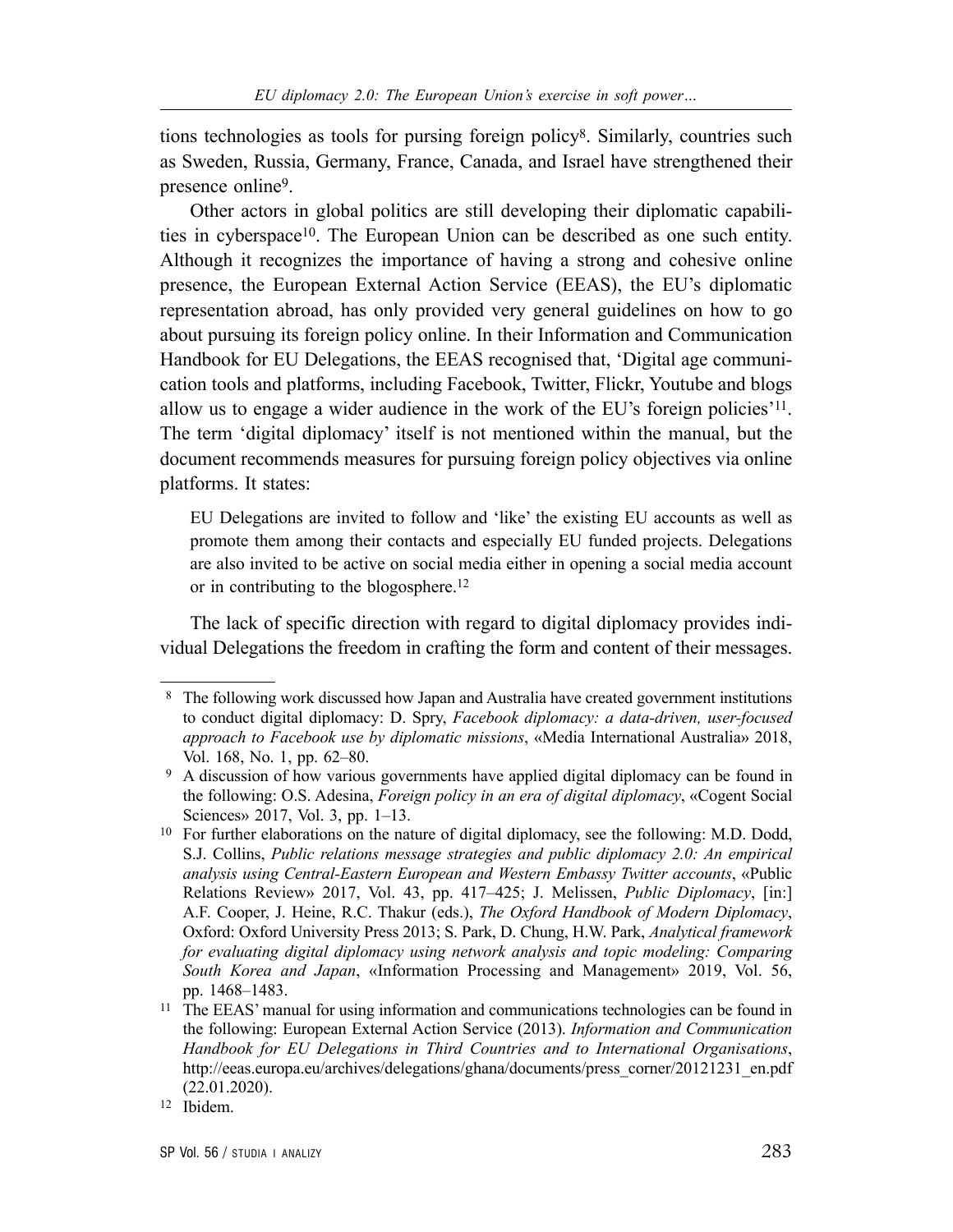At the time of writing, little has been written about how EU Delegations translate the EEAS guidelines into practice, and none of them focus on relations between the European Union and a host country in Southeast Asia. This paper hopes to contribute to the lacuna in the literature through its content analysis of the Facebook transmissions of the EU Delegation in the Philippines. It is argued that the EU exercises its soft power in the country by representing itself as a reliable partner, and by encouraging its local audiences to accept the norms that the European Union promotes.

## **Theoretical Underpinnings: Soft Power, Digital Diplomacy, and the EU**

Researchers in the field of International Relations distinguish two types of power that states can employ in the pursuit of their foreign policy goals, which are hard and soft power. The former is usually associated with coercion, and entails either the threat, or actual use of, military action or the application of punitive economic sanctions13. Soft power, in contrast, employs influence or attraction in order to get states, 'to want the outcomes that you want'14. This necessitates the use of persuasion in order to shape another country's preferences. In the post-Cold War context, soft power has gained precedence in the diplomatic toolbox, since the competition between states has been less military in nature, and is now about attracting tourists, raising public attention, selling goods and services, and attracting foreign investment. Consequently, states need to promote themselves to foreign governments, businesses, and even ordinary citizens<sup>15</sup>.

With state priorities having shifted from issues of high politics to include other fields, diplomats need to learn to engage both their counterparts in host governments, but also with non-government actors including business confederations,

<sup>13</sup> For more information on the concept of soft power, see the following: J. Nye, *Soft power*, «Foreign Policy» 1990, Vol. 80, pp. 153–171.

<sup>&</sup>lt;sup>14</sup> In this work, Nye elaborates on how soft power can be defined as influencing the policies and actions of other states: J. Nye, *Soft power: The means to success in world politics*, New York, NY: Public Affairs 2004.

<sup>&</sup>lt;sup>15</sup> The following works elaborate on the concept of soft power, and explain its importance to governments in the post-Cold War context: R.H.K. Vietor, *How Countries Compete: Strategy, Structure, and Government in the Global Economy*. Boston, MA: Harvard Business Press 2007; P. Kotler, D. Gertner, *Country as brand, products, and beyond: A place marketing and brand management perspective*, «Journal of Brand Management» 2002, Vol. 9, No. 4/5, pp. 249–261; S.J. Page, R. Hardyman, *Place marketing and town centre management: A new tool for urban revitalization*, «Cities» 1996, Vol. 13, No. 3, pp. 153–164.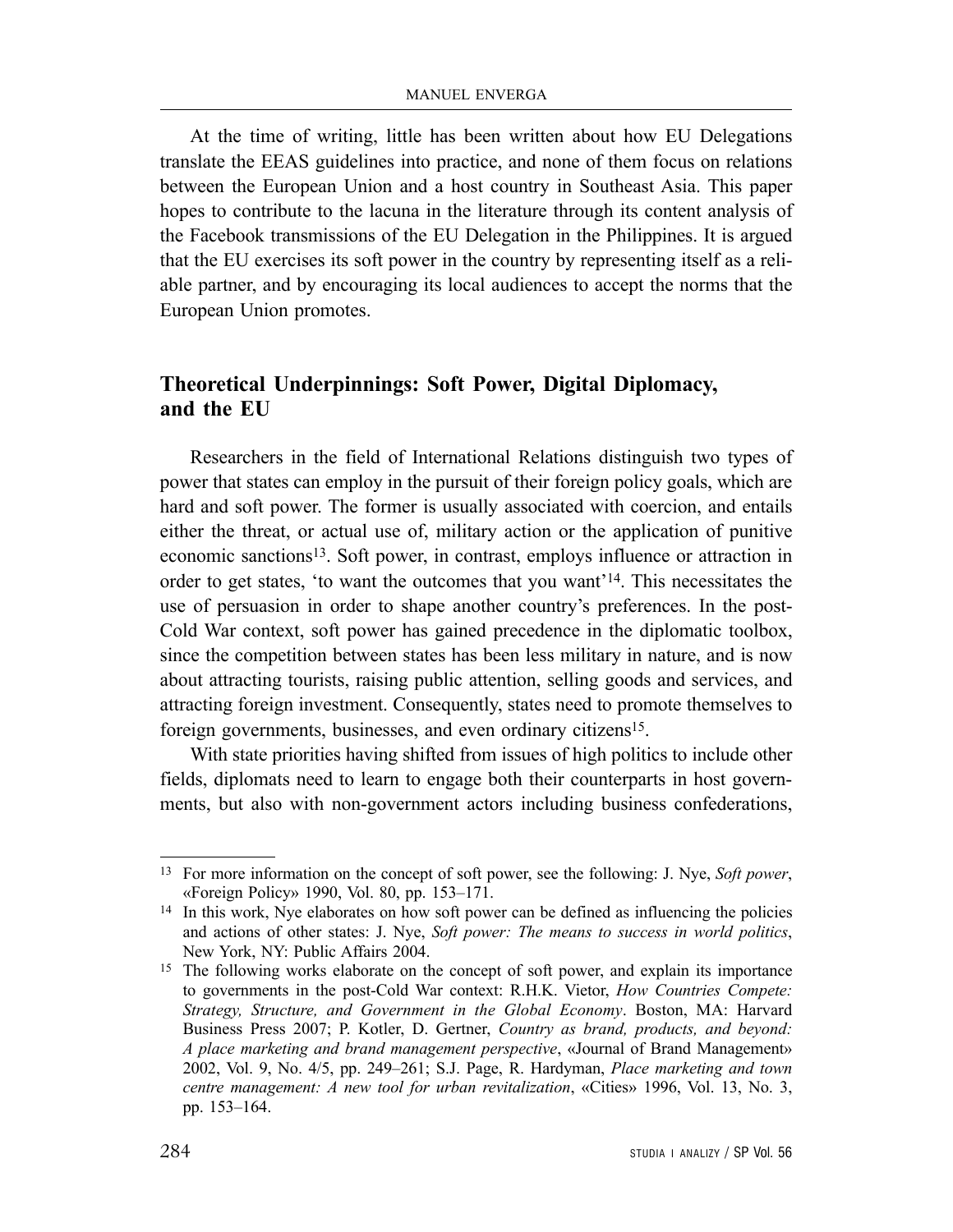civil society, political interest groups, and ordinary citizens16. Public diplomacy refers to an instrument used by states, or groups of states, to understand local cultures, attitudes, and behaviour, build and manage relationships, and influence thoughts and mobilize actions to advance their interests and values17. Its use coincides with a shift in thinking about the nature of diplomacy from one of competition among states to one of collaboration. Governments now realize that they can better pursue their interests abroad when local populations are receptive to their messages and actions18. It is also an inexpensive method for building up a sense of goodwill between countries.

Whereas in the past, diplomatic representatives only communicated with state actors, contemporary diplomacy necessitates visibility to others as well<sup>19</sup>. As such, ambassadors are now often seen making speeches at business and civil society functions, or going to academic institutions to give lectures or participate in panel discussions. Nowadays, embassies also make use of the Internet and social media platforms to communicate their policies and positions to an anonymous virtual audience. World leaders, such as the American President, the Canadian Prime Minister, the German Chancellor, and the French President all maintain social media accounts that they use to communicate with their followers. Researchers believe that public diplomacy is a new and worthwhile research area, but they also challenge scholars to expand the theoretical and empirical literature on the subject $20$ .

Nye21 suggests that there are three dimensions of effective public diplomacy. These are: (1) daily communications, (2) strategic communication, and (3) build-

<sup>16</sup> In the following, emphasis is placed on governments' need to engage non-governmental actors as well: J. Nye, *Public Diplomacy and Soft Power*, «The Annals of the American Academy of Political and Social Science» 2008, Vol. 616, pp. 94–109.

<sup>17</sup> The work by Melisen provides a definition and overview of public diplomacy. J, Melissen, *Public Diplomacy*, [in:] A.F. Cooper, J. Heine, R.C. Thakur (eds.), *The Oxford Handbook of Modern Diplomacy*, Oxford: Oxford University Press 2013.

<sup>&</sup>lt;sup>18</sup> In this work, Nye discusses the importance of making local populations receptive to their messages: J. Nye, *Public Diplomacy and Soft Power*, «The Annals of the American Academy of Political and Social Science» 2008, Vol. 616, pp. 94–109.

<sup>&</sup>lt;sup>19</sup> The following work emphasizes the importance of visibility in diplomatic practice: J. Welsh. D. Fearn (eds.), *Engagement: Public Diplomacy in a Globalised World*, London: Foreign and Commonwealth Office Books 2008.

<sup>&</sup>lt;sup>20</sup> The following papers articulate the importance of public diplomacy as a significant research area: E.J. Wilson, *Hard Power, Soft Power, Smart Power*, «The Annals of the American Academy of Political and Social Science» 2008, Vol. 616, pp. 110–124; O.S. Adesina, *Foreign policy in an era of digital diplomacy*, «Cogent Social Sciences» 2017, Vol. 3, pp. 1–13.

<sup>21</sup> See this work for an examination of the theoretical relationship between soft power and public diplomacy: J. Nye, *Public Diplomacy and Soft Power*, «The Annals of the American Academy of Political and Social Science» 2008, Vol. 616, pp. 94–109.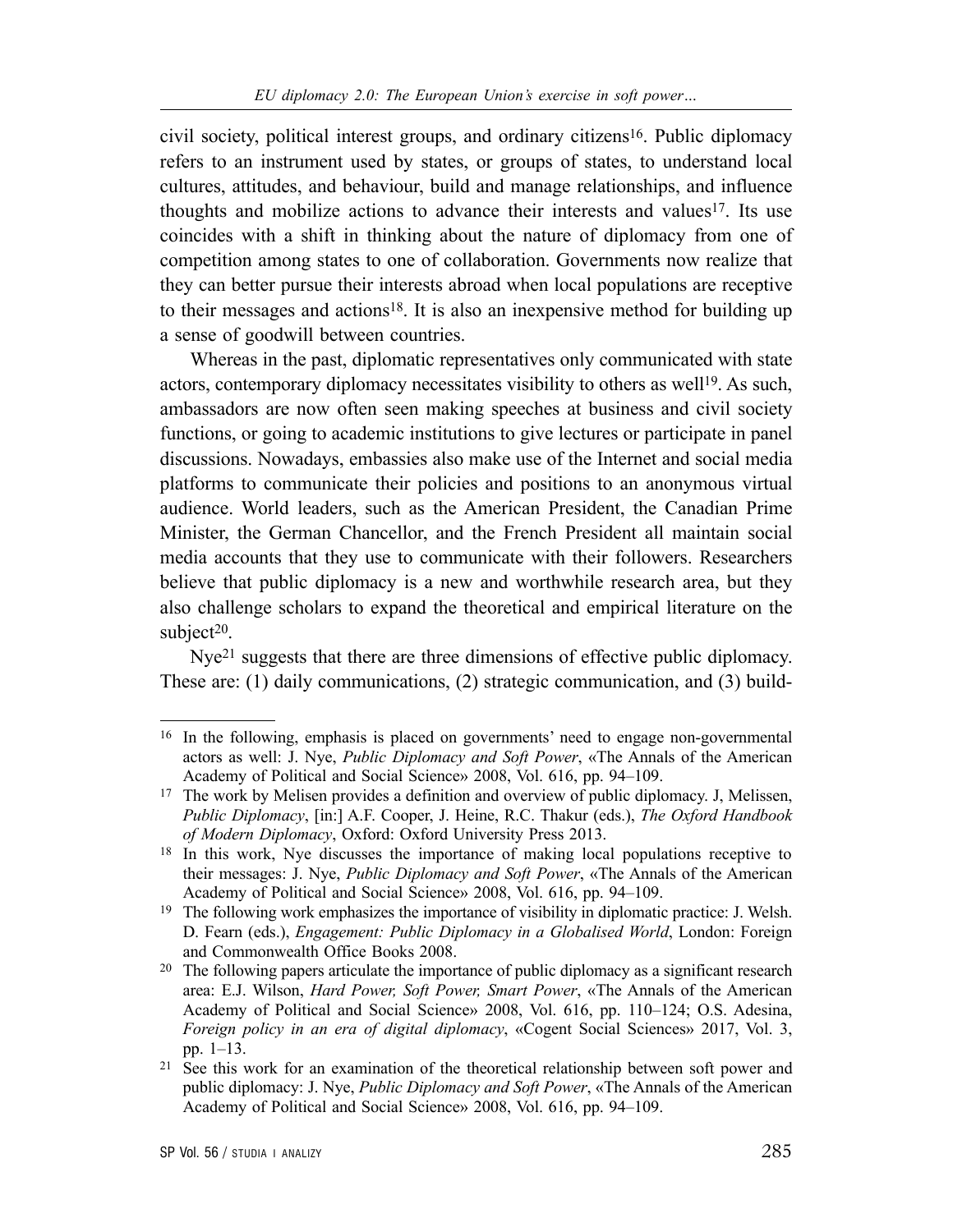ing lasting relationships with individuals. He argues that the first is essential because information is readily available at present, while attention span has become a commodity. Consequently, in order for governments to remain relevant, they should be visible across various forms of media. The second, facet refers to the deployment of messages, images, and symbols that would reinforce foreign policy objectives. Finally, the third is exemplified in people-to-people exchanges through scholarships, exchanges, training, conferences, and others. Over time, states that emphasize building relationships will have a pool of individuals who are sympathetic to their causes.

Another conceptualization of public diplomacy is to categorize public diplomacy initiatives into three types, which are termed layers: monologues, dialogues, and collaboration<sup>22</sup>. The first refers to one-way communication, in which country's representatives make statements without receiving feedback from their audiences. This may be likened to propagandistic communication, and it has long been employed in diplomatic intercourse. Dialogues refer to exchanges of information, and these are beneficial in order for country representatives to better understand the citizens of their host country. Collaborations, for their part, are exemplified in cases where coalitions of actors work together to achieve a common goal. The authors state that each of the three has its own respective advantages and setbacks, and that none of them is necessarily superior to the others. Diplomats need to understand the various layers, and be aware of when they should be used.

Digital diplomacy is a particular form of public diplomacy, which employs information and communications technologies to pursue foreign policy objectives23. It is a relatively new area of research, and researchers have remarked on the existence of significant gaps in the research<sup>24</sup>. Advancements in information and communications technologies have created new possibilities for diplomatic engagement for both state and non-state actors. For example, the Internet has spawned a medium that can be utilized by diplomatic agents for collaboration and dissemination of information<sup>25</sup>. Other research discusses how both intergovern-

<sup>22</sup> The following work provides a framework for categorizing different forms of public diplomacy: G. Cowan, A. Arsenault, *Moving from monologue to dialogue to collaboration. The three layers of public diplomacy*, «The Annals of the American Academy of Political and Social Science» 2008, Vol. 616, pp. 10–30.

<sup>&</sup>lt;sup>23</sup> The following work discusses how new forms of information and communications technologies have transformed the way that diplomacy has been practiced. D. Copeland, *Digital Technology*, [in:] A.F. Cooper, J. Heine, R.C. Thakur (eds.), *The Oxford Handbook of Modern Diplomacy*, Oxford: Oxford University Press 2013.

<sup>24</sup> See the following for a literature review on digital diplomacy: H. Almuftah, V. Weerakkody, U. Sivarajah, *E-Diplomacy: A systematic literature review*, ACM 2016, pp. 131–134.

<sup>&</sup>lt;sup>25</sup> The following work examines one of the ways that digital diplomacy has been studied. It also emphasizes that digital diplomacy is a new phenomenon, and encourages scholars to try to fill the lacuna in the literature: M. Holmes, *Digital Diplomacy and International*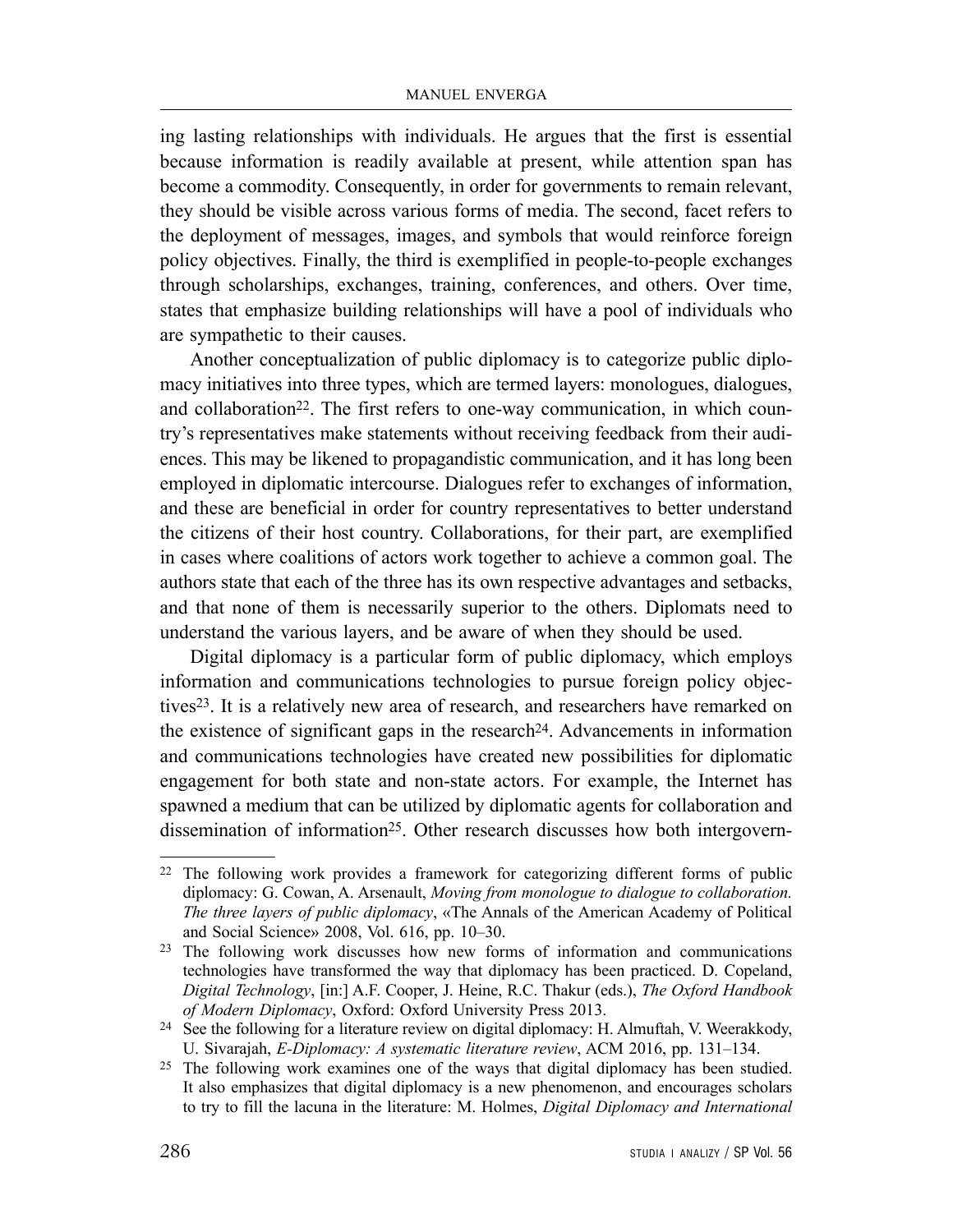mental organizations and global civil society have engaged in their own forms of digital diplomacy, using it as a way to pursue their respective agendas<sup>26</sup>.

There is also an apparent lacuna in the actors selected for study. The majority of research on both public diplomacy and digital diplomacy has been about the United States<sup>27</sup>, which has been actively trying to shape perceptions about it online. Despite the U.S.-centric nature of the literature on public and digital diplomacy, researchers have begun investigating the ways that different governments have pursued their foreign policies online. There have been studies on the United Kingdom<sup>28</sup>, comparisons between Japan and Korea<sup>29</sup>, and Israel<sup>30</sup>.

Some research has been done on EU initiatives. Davis Cross<sup>31</sup>, for example, discussed that not all of the organisation's communication is directed at foreign publics. It also needs to legitimize itself to European citizens who sometimes question its value. For their part, Manners and Whitman<sup>32</sup> emphasize the role of

*Change Management*, [in:] C. Bjola, M. Holmes, *Digital Diplomacy: Theory and Practice*, London: Taylor and Francis, 2015, pp. 13–32.

<sup>26</sup> The following academic works provide overviews of digital diplomacy: C. Bjola, *Introduction: Making sense of digital diplomacy*, [in:] C. Bjola, M. Holmes, *Digital Diplomacy: Theory and Practice*, London: Taylor and Francis 2015, pp. 1–12; J. Pamment, *Digital diplomacy as transmedia engagement: Aligning theories of participatory culture with international advocacy campaigns*, «New Media and Society» 2016, Vol. 18, No. 9, pp. 2046–2062.

<sup>27</sup> Examples of academic literature covering American digital diplomacy include the following: L. Khatib, W. Dutton, M. Thelwall, *Public Diplomacy 2.0: A Case Study of the US Digital Outreach Team*, «Middle East Journal» 2012, Vol. 66, No. 3, pp. 453–472; B.E. Goldsmith, Y. Horiuchi, *Spinning the Globe? U.S. Public Diplomacy and Foreign Public Opinion*, «The Journal of Politics» 2009, Vol. 71, No. 3, pp. 555–585; P. Van Ham, *Place Branding: The State of the Art*, «The ANNALS of the American Academy of Political and Social Science» 2008, Vol. 616, No. 1, pp. 126–149.

<sup>28</sup> The following work explored how the United Kingdom has begun exercising soft power in cyberspace: J. Pamment, *British Public Diplomacy and Soft Power: Diplomatic Influence and the Digital Revolution*, Basingstoke: Palgrave Macmillan 2016.

<sup>29</sup> See: S. Park, D. Chung, H.W. Park, *Analytical framework for evaluating digital diplomacy using network analysis and topic modeling: Comparing South Korea and Japan*, «Information Processing and Management» 2019, Vol. 56, pp. 1468–1483. Their study compared how Japanese and Korean diplomats used information and communications technologies to promote their countries, and connect with audiences abroad.

<sup>30</sup> I. Manor, R. Crilly, *Visually framing the Gaza War of 2014: The Israel Ministry of Foreign Affairs on Twitter*, «Media, War and Conflict» 2018, Vol. 11, No. 4, pp. 369–391. This study examined how the country's Ministry of Foreign Affairs used Twitter to legitimize its actions in the Gaza War of 2014.

<sup>&</sup>lt;sup>31</sup> The following work discussed how EU public diplomacy is directed at both foreign publics and European citizens alike: M.K. Davis Cross, *Conceptualizing European Public Diplomacy*, [in:] M.K. Davis Cross, J. Melissen (eds.), *European Public Diplomacy: Soft Power at Work*, New York: Palgrave Macmillan 2013, pp. 1–11.

<sup>32</sup> See: I. Manners, R. Whitman, *The "difference engine': constructing and representing the international identity of the European Union*, «Journal of European Public Policy» 2003,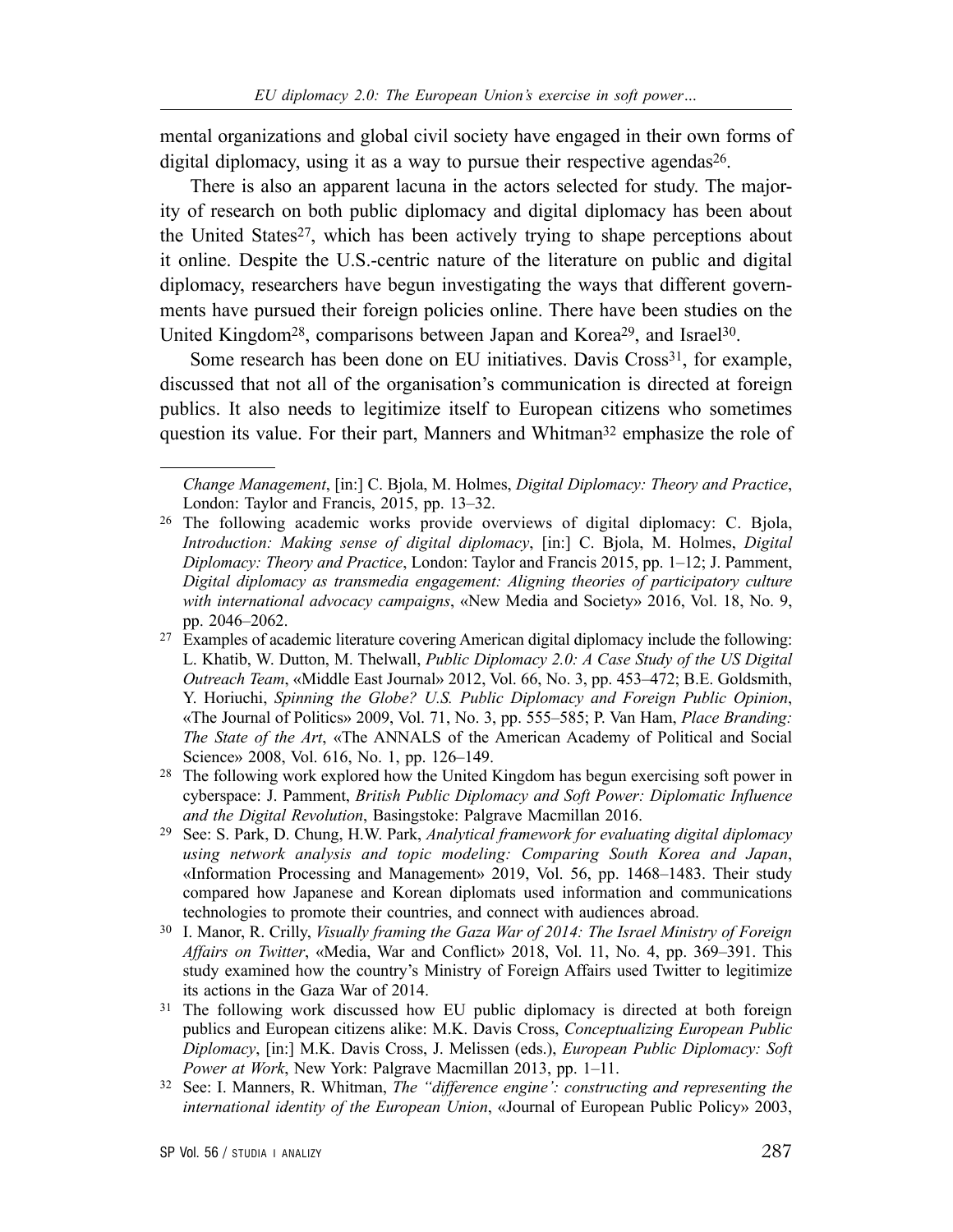norms in EU external relations. Many of its activities entail the advocating of the values that its member states consider important, such as democracy, human rights, and the rule of law. Related to this is the research of Vadura<sup>33</sup>, who discussed how the EU advocated for human rights norms in Asia. The article by Michalski<sup>34</sup>, for its part, explains that EU public diplomacy is constrained by the regional organisation's Common Foreign and Security Policy, which requires consensus on an issue before diplomats can officially make statements. This is similar to findings of Collins and Bekenova<sup>35</sup>, who examined the European Union's activities in Kazakhstan, by comparing the topics of EU social media posts, with those of other embassies in the country. Unlike their study, however, this article takes an in-depth look at the individuals featured in the EU's online content, the way that the European Union is represented in its social media transmissions, and the issues it highlights in its posts. This paper argues that these are three elements for the exercising of soft power, which are geared towards representing the organisation as a reliable partner for the Philippines, but one whose norms should also be internalized by the country.

### **Methodology**

Content analysis was employed in order to understand the nature of EU digital diplomacy messages on social media. The choice of method dovetails with previous work done by researchers who have also studied social media36. This entailed the examination of text, images, video, and audio and categorizing them

Vol. 10, pp. 380–404. Therein, it is discussed that norms are an integral part of EU public diplomacy.

<sup>&</sup>lt;sup>33</sup> An example of how the EU uses its soft power to spread its norms in Asia is the following: K. Vadura, *The EU as "norm entrepreneur" in the Asian region: exploring the digital diplomacy aspect of the human rights toolbox*, «Asia Europe Journal» 2015, Vol. 13, No. 3, pp. 349–360.

<sup>&</sup>lt;sup>34</sup> The following work discussed the constraints faced by EU foreign policy agents in their exercise of soft power: A. Michalski, *The EU as a Soft Power: the Force of Persuasion*, [in:] J. Melissen (ed.), *The New Public Diplomacy: Soft Power in International Relations*, Basingstoke: Palgrave Macmillan 2005, pp. 124–144.

<sup>35</sup> A case study of EU public diplomacy in a third country is exemplified in the work of: N. Collins, K. Bekenova, *Digital diplomacy: success at your fingertips*, «Place Branding and Public Diplomacy» 2017, Vol. 15, No. 1, pp. 1–11.

<sup>&</sup>lt;sup>36</sup> The authors of the following articles outlined a variety of methods for coding data that is found in online social networks: H A. Schwartz, L.H. Ungar, *Data-Driven Content Analysis of Social Media: A Systematic Overview of Automated Methods*, «The Annals of the American Academy of Political and Social Science» 2015, Vol. 659, pp. 78–94; L. Furquhar, *Performing and interpreting identity through Facebook imagery*, «Convergence: International Journal of Research into New Media Technologies» 2012, Vol. 19, No. 4, pp. 446–471.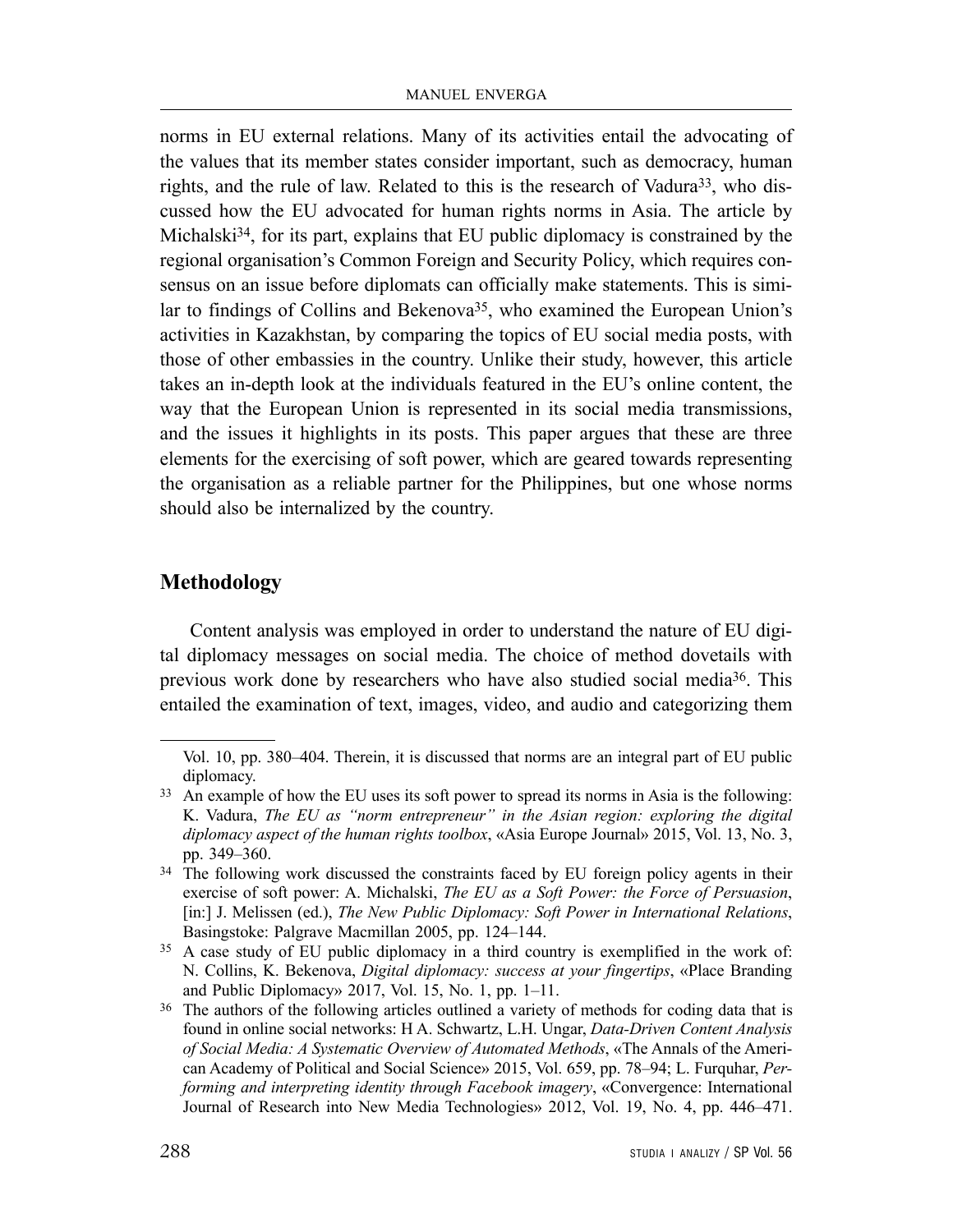in a systematic manner<sup>37</sup>. Although the EU Delegation has accounts on Twitter, Instagram, and Facebook, data gathering for this paper was focused only on the last, since it is the medium where it is most active, and has the largest audience. The content analysis was done on the Facebook page of the EU Delegation in the Philippines, which is called *European Union in the Philippines*.

In order to get as broad a picture as possible about the individuals featured in Facebook posts, the way that the EU is depicted online, and the issues highlighted in social media transmissions, the data will include posts made on the page from the 30th of June, 2016 to the 30th of December, 2017 when the data collection process ceased. The start date was selected deliberately because it coincided with the election of Rodrigo Duterte as the president of the Philippines. The election of a new leader represented a new beginning in Philippine politics, but it also marked a transformation in EU-Philippine relations. During his administration, the diplomatic relations between the two have become strained due to the alleged use of extrajudicial killings in conducting the president's war against drugs. The EU insisted on the respect for human rights, while President Duterte countered with a combative tone, which involved the articulation of invectives against the European organisation. The strained relations between the two have influenced how the EU conducted its digital diplomacy. Consequently, the data collected for this study represents the context in which it was produced.

The method of categorizing information follows procedures used in previous research that employed content analysis<sup>38</sup>, but this study focused its data gathering on individuals that were featured in EU Facebook posts, the way that the Union was represented in its social media transmissions, and the issues that are highlighted in its posts. The analysis of the data was done both qualitatively and quantitatively. The coding scheme employed allowed for both qualitative and quantitative data to be recorded, and the findings below contain both types

<sup>&</sup>lt;sup>37</sup> For a more detailed understanding of the different approaches that can be used in performing qualitative content analysis, see: H-F. Hsieh, S.E. Shannon, *Three approaches to qualitative content analysis*, «Qualitative Health Research» 2005, Vol. 15, No. 9, pp. 1277–1288.

<sup>38</sup> The manner of analyzing frames in online content that was used in this study follows the procedure described in the following works: S. Valenzuela, M. Piña, J. Ramírez, *Behavioral Effects on Framing on Social Media Users: How Conflict, Economic, Human Interest, and Morality Frames Drive News Sharing*, «Journal of Communication» 2017, Vol. 67, pp. 803–826; P. Pond, J. Lewis, *Riots and Twitter: connective politics, social media and framing discourses in the digital public sphere*, «Information, Communication, and Society» 2017, Vol. 22, No. 2, pp. 213–231; M.R. Culley, E. Ogley-Oliver, A.D. Carton, J.C. Street, *Media Framing of Proposed Nuclear Reactors: An Analysis of Print Media*, «Journal of Community and Applied Social Psychology», 2010, Vol. 20, pp. 497–512. A.O. Salvador, M.R. Enverga, L.A. Lopez, *Orientalism Reversed: Images and Perceptions of the EU in the Philippines*, [in:] N. Chaban, M. Holland, P. Ryan (eds.), *The EU Through the Eyes of Asia Volume II: New Cases, New Findings*, New York: World Scientific 2009, pp. 19–51.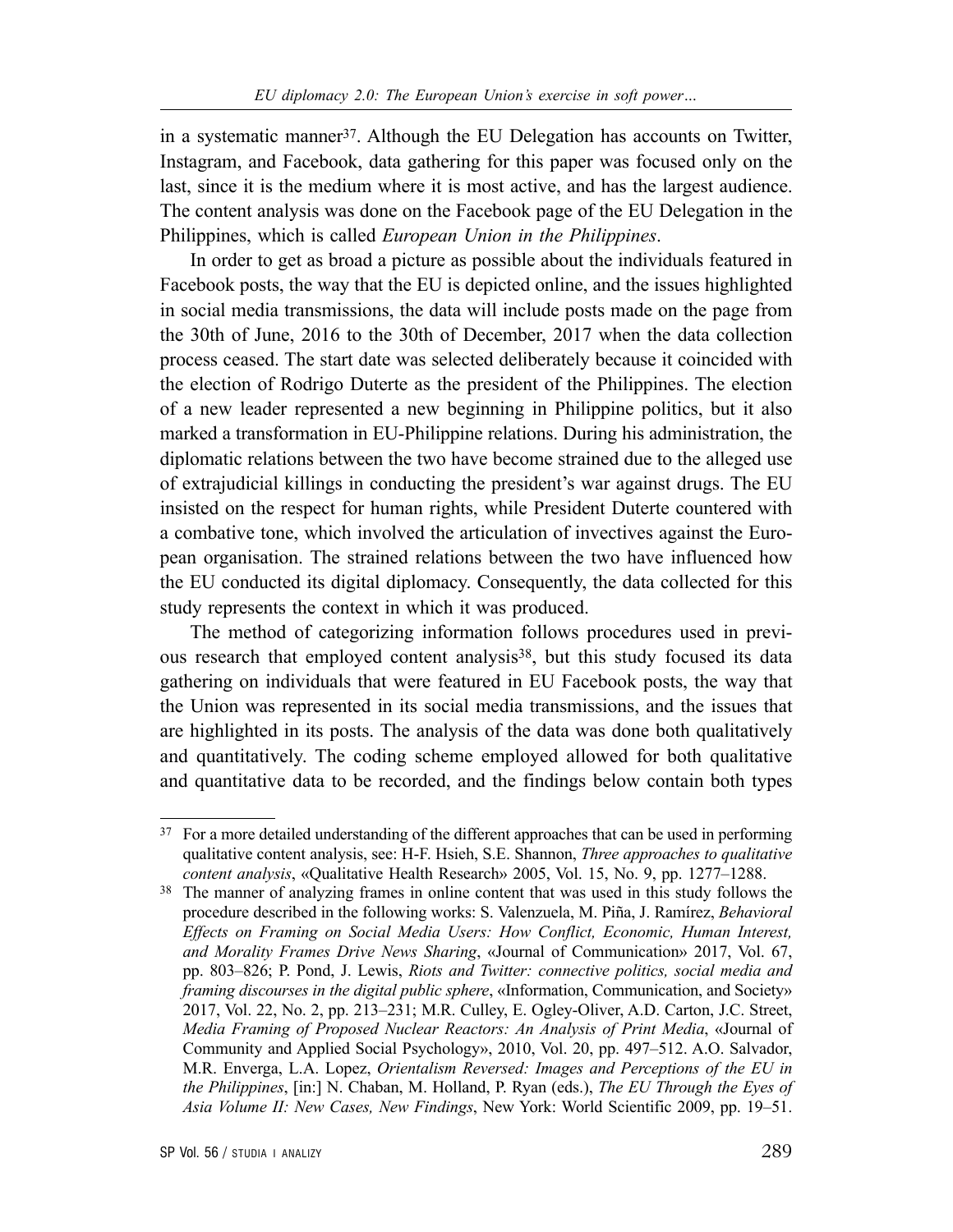of information. Descriptive statistics will be used to indicate the frequency that individuals appear, the ways that the EU is represented in Facebook posts, and the variety of issues that the social media transmissions are about. Qualitative information was also recorded to provide illustrative examples both sets of data.

The methodology employed in this study also complied with the standards of ethical research. The data gathered from the EU Delegation's Facebook page is visible to any individual using the social network. As such, it is part of the public record, and can legitimately be used for content analysis. No classified documents were examined during the course of preparing the paper, and the EU Delegation in the Philippines was aware that their social media transmissions were being used for this study.

#### **Findings**

The EU Delegation in the Philippines has public diplomacy initiatives that are carried out both online and offline, and which utilise different media to communicate with Filipinos. For example, the Ambassador and members of the staff organize public events, make statements in the print media, and make television appearances. However, the Embassy's most consistent public diplomacy initiatives are done online. The Delegation maintains an active page on Facebook, a Twitter account, and shares images on Instagram. These media allow it to engage with its followers online, though the bulk of its activity occurs on Facebook, which is the most popularly used social networking site in the Philippines.

During the time period when data was collected, the EU Delegation in the Philippines made a total of 670 posts on their Facebook page. All of them contained text, but 573 of them, roughly 86%, also had accompanying images, which were mainly used to supplement the text of the post. For example, one transmission commemorating the inauguration of newly elected President, Duterte, was accompanied by a photo of Ambassadors from EU Member States and the incoming Philippine leader. Another image showed a view of Rijeka, Croatia, which was included in a post announcing the city as one of the European Capitals of Culture for 2020. Although studying the images would certainly be a worthwhile endeavour, doing so would go beyond the scope of this particular paper, and as such, pictorial data will not be presented here.

The page was updated regularly, and the account would frequently make several posts in one day. There were some posts that continued in a series, such as the 'Thursday Trade Treat' and the 'Letter from the Ambassador'. The former was content that would appear every Thursday, which would highlight an aspect of the EU-Philippine trade relationship, such as the success of Philippine exports to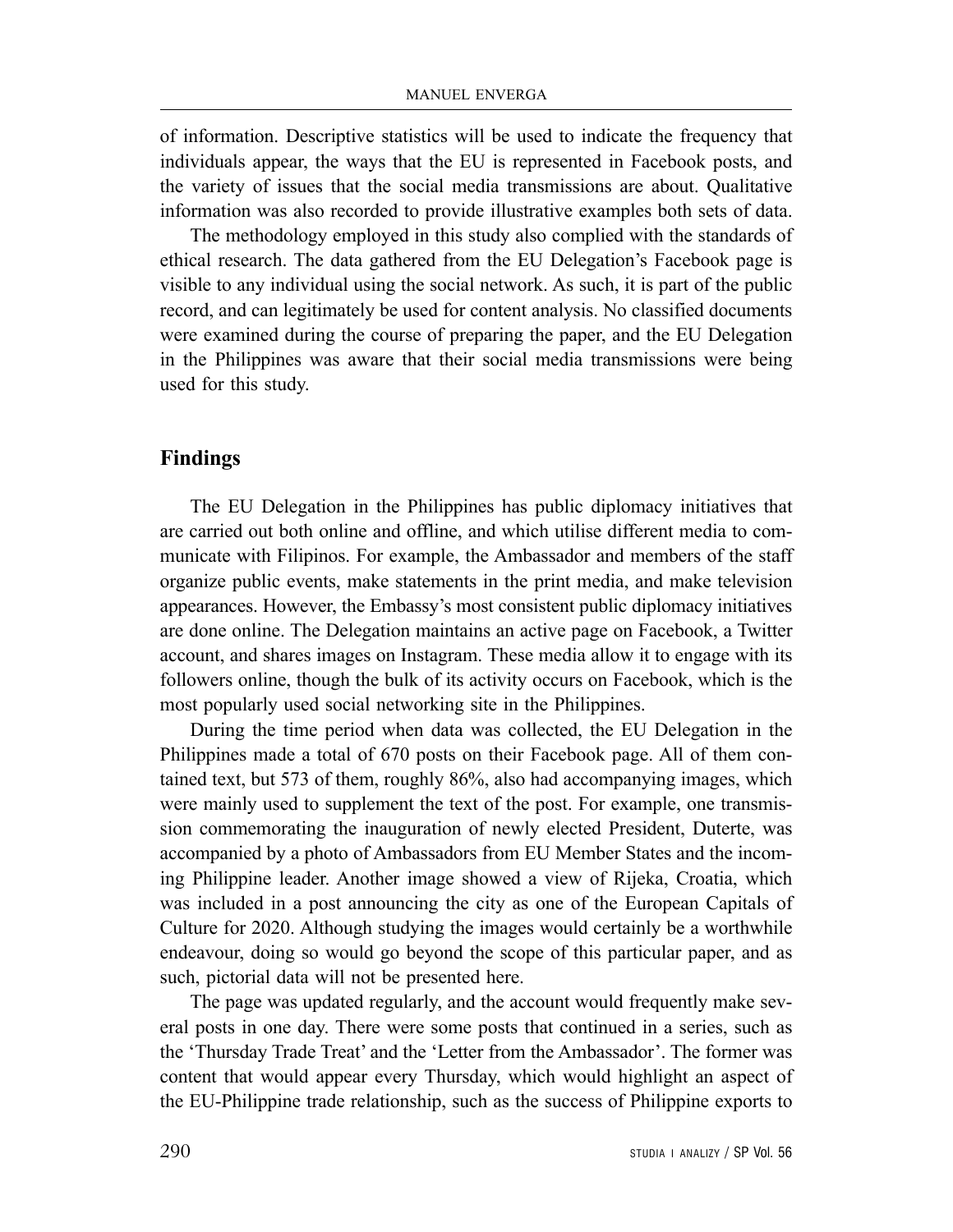the EU, the amount of capital that EU businesses invest in the country, or bilateral agreements covering specific products, such as weapons. These posts emphasise the benefits that the Philippines obtains from its partnership with the EU. The 'Letter from the Ambassador', for its part, is a lengthy post written by the Ambassador himself, which recounts his activities during the week, including meetings with government officials, or moments engaging in leisure activities, which serve to humanise the EU's chief representative in the Philippines.

All of the Delegation's activities online represent the European Union to its Philippine audiences on social media. They do this by making decisions with regard to the actors, timing, agenda, and framing of their posts. The trends in the social media transmissions between June 2016 and December 2017 are presented in the succeeding sub-sections.

#### **Individuals Featured in EU Facebook Transmissions**

The most prominently featured individuals in the Delegation's social media posts serve as symbols or 'faces' of the EU to Filipino audiences in cyberspace. There were many actors who were featured in social media transmissions, but the eight individuals with the highest frequencies are represented in the graph below (figure 1).





Source: own study.

By far, the EU Ambassador to the Philippines, Franz Jessen, is the most frequently featured personality. This is partly a result of his series of letters, which he posts on social media. The other explanation for his prominence is that his activities are the most visibly reported, whether he is making speeches in events, giving lectures at academic institutions, or having meetings with government officials. As the head of the Delegation to the Philippines, the Ambassador is the highest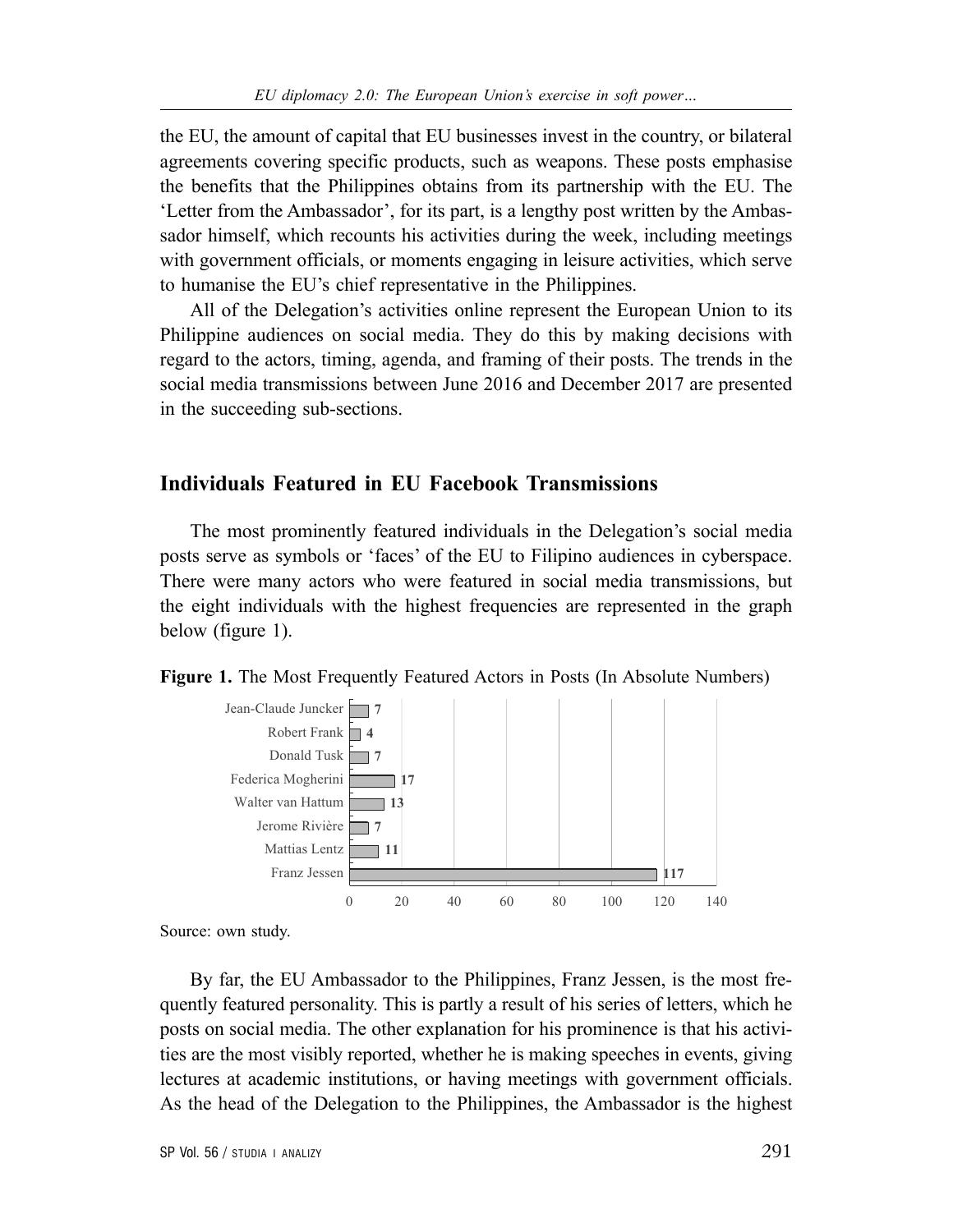ranking EU official in the country, and as such, his statements and activities are the clearest representation of EU policy.

A distant second to the Ambassador is the EU's High Representative for Foreign Affairs and Security Policy, Federica Mogherini. As the organisation's *de facto* foreign minister, her statements and activities are also significant. However, given that she is responsible for EU foreign policy as a whole, her visibility in the Philippines is relatively limited. Posts that feature her tend to be about statements she has made about global issues, though she was also featured in numerous posts during her visit to the Philippines during the summit meeting of the Association of Southeast Asian Nations (ASEAN).

Other EU officials, such as Donald Tusk, President of the European Council, and Jean-Claude Juncker, President of the European Commission, have appeared sparingly in posts. Officials from the EU Delegation to the Philippines have also been featured on social media due to their participation in activities around the country. Among the most frequently mentioned are Walter van Hattum, Head of the Economic and Trade Section, Jerome Rivière, First Secretary, Mattias Lentz, Minister Counsellor, and Robert Frank, Regional Cooperation Officer for South-East Asia.

Each of the individuals featured in Facebook posts perform representative functions depending on their areas of competence, but it is noteworthy that of the eight listed above, four of the individuals are based in the Philippines, while the others are among the highest ranking EU officials. In terms of frequency, the Ambassador is featured in content far more than any of the others, and he is the highest ranking EU envoy in the Philippines. These trends indicate the significance placed on the activities of Philippine-based actors over Europe-based ones in the EU's social media transmissions to Filipinos. Audiences on Facebook are made aware that the European Union is actively implementing projects to fortify its relationship with the Philippines.

## **Representations of the EU in Facebook Posts**

The EU was depicted in numerous ways on the Delegation's social media platform. The three that featured most prominently, however, were: (1) EU as Philippine partner; (2) Supporter of international norms; and (3) United by shared values; Among the three, the most frequently applied representation was that of Philippine partner. One of the primary purposes of diplomatic agents is to maintain good relations between two political entities. The EU Delegation does this through its digital diplomacy transmissions, by emphasising that it is a good partner for the Philippines. The idea of partnership is mentioned in numerous posts,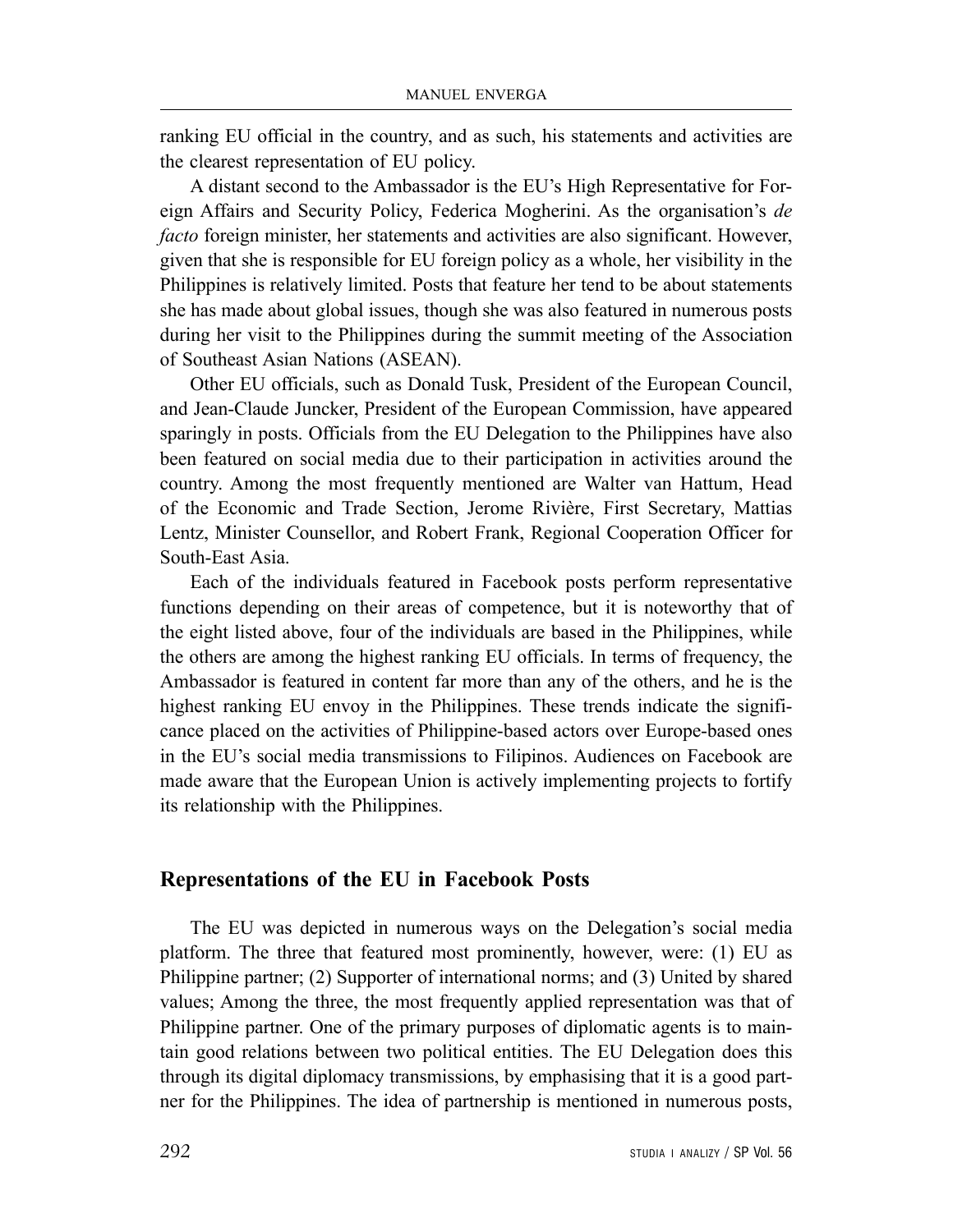such as when the Facebook account published a press statement containing the line: 'The EU and the Philippines work constructively and productively together in a close partnership in many contexts and areas'. One such area is trade and investment, with one transmission saying that, 'the EU is traditionally one of the biggest…partners to the Philippines'. In another instance, the status between the two is upgraded from partner to 'friend', with their relationship being manifested through trade ties and development assistance.

The second most prevalent manner of framing the EU is as a supporter of international norms, whether these are in the areas of human rights, trade, and the law of the sea. The last was manifested in a post by the Delegation in which the EU expressed its support for the Philippines with regard to the decision made by the Permanent Court of Arbitration in The Hague, which declared that China was encroaching on Philippine territory. The text asserted that the EU is, '…committed to maintaining a legal order of the seas and oceans based upon the principles of international law'. Statements on trade are also plentiful, and include one post, which stated that: 'The EU stands for fair, international, rules-based trade based on high standards, cooperation and strengthening of multilateral institutions'. With regard to rights, the Delegation continuously posts statements such as: 'The EU reiterates its full support and commitment for the protection and promotion of the interest and well-being of women from the Philippines and from across the globe', or, 'The EU will continue to stand up for the rights of every child to reach their full potential'. In both cases, the Delegation frames the European Union as a supporter of international norms.

The third category of representation applied to the EU is that it is a coalition that is united by shared values. One post included a quote from the High Representative, which stated: 'In challenging times, a strong Union is one that thinks strategically, shares a vision and acts together'. The idea was also seen in one of the Ambassador's letters to his audiences online. There, he described the EU as 'based on strong values, solidarity, equality and human dignity'. Another letter reiterated the sentiment when he said, 'the EU is built around shared values'.

The three categories of representation presented here are the most frequently used in digital diplomacy transmissions, though there are others, which include the depiction of the EU as possessing expertise, being an interregional partner, and having a global reach, though these were used quite rarely. As such, the broader trend in the EU's posts is to represent it as a partner to the Philippines, a supporter of international norms, and united by shared values.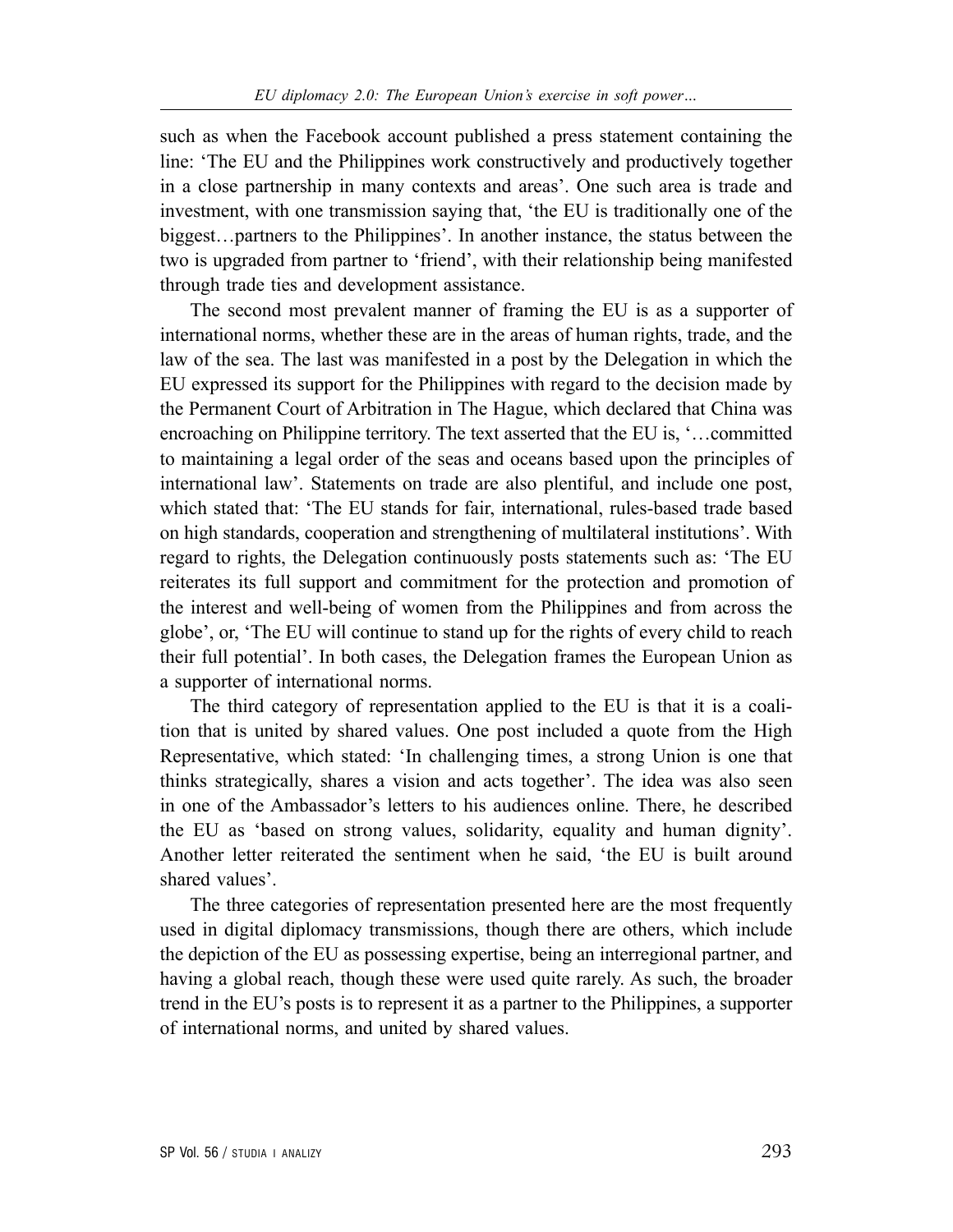#### **Issues Highlighted in Facebook Posts**

The EU Delegation to the Philippines highlighted numerous issue areas in its social media transmissions. The findings from the data are depicted in the figure (figure 2) below.

**Figure 2.** Issue Areas Highlighted in Posts [in %]



Source: own study.

The issue that was featured most prominently was trade, which had an ongoing series of posts called the Thursday Trade Treat. Apart from this, content was published on the topic on other days. The second most prominent issue area after trade was cooperation. Posts were often made about the EU's activities in the field of development in the Philippines, as it is one of the largest donors of development assistance in the country, and as such, it is involved in numerous projects.

Culture was the third most featured issue area in the Delegation's Facebook posts, and they were usually about the EU's hosting of events involving musicians and artists. It was noted, however, that there was a spike in posts on culture whenever the Delegation hosts the Cine Europa film festival, which is a well-known event in the country. It is held every year, and is the longest running foreign film event in the country. The event's prominence is such that it has been recognised by the European Commission for being a successful form of cultural diplomacy. When Cine Europa was promoted, there was also increased activity among Filipinos who commented on the Delegation's Facebook page, in order to find out more about the event.

Human rights was the fourth most prominent issue area in the EU's digital diplomacy transmissions to the Philippines. Some of the posts commemorate of human rights-related days, such as those celebrating women's, children's, or indigenous people's rights. Others reported about how the EU encourages the respect of human rights through its activities in the Philippines. For example, in one item, it was recounted that an EU Human Rights Expert was included in a monitoring team that was checking conditions in a conflict area in the Philippines. When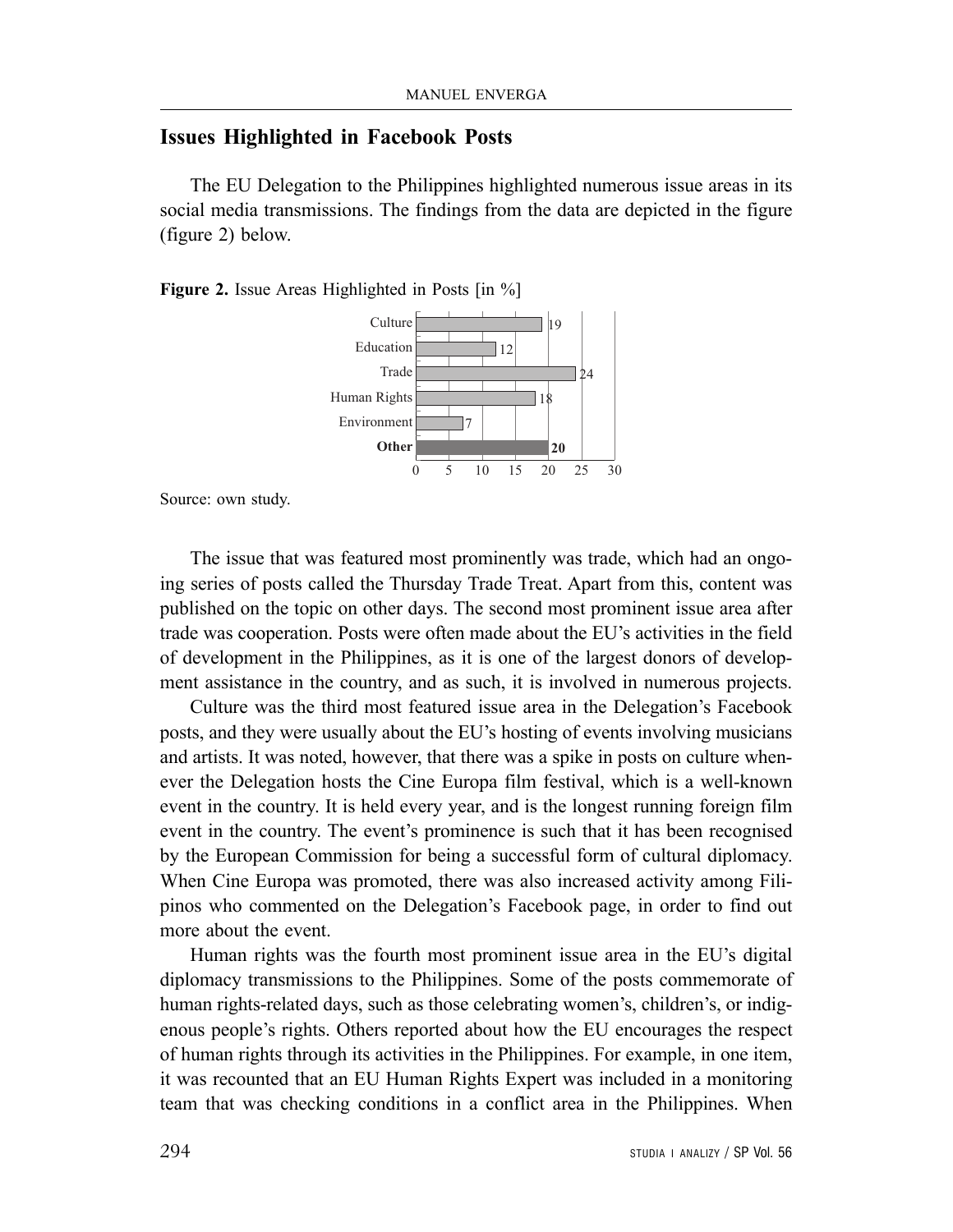news outlets began to report about alleged extrajudicial killings in the country's drug war, the EU maintained its commitment to the international norms, issuing a statement saying:

The EU emphasizes the importance of carrying out the fight against illegal drugs in full compliance with due process, national law and international human rights law.

Education was the fifth most prominent issue area found. Many of the posts on this topic promoted the educational exchange programs that are offered by the EU, including the Erasmus Mundus scholarship and the Marie Curie research fellowships. The Delegation hosts an educational fair each year, in which representatives of European universities come to the Philippines to promote themselves, and to encourage local students to take advantage of educational opportunities in Europe. As with the Cine Europa, there was an increase in posting about education when the European Higher Education Fair (EHEF) event was promoted in the country.

Among the six issue areas identified in the data, the environment was the least prominent. The posts on this topic encouraged the respect for environmental norms, particularly on topics such as water and waste management, reforestation, and renewable energy. The EU organizes events on these topics, which are attended by both government officials and NGO representatives. One of the posts recounted a campaign in which ambassadors from European countries to the Philippines had a bike ride together to raise awareness about the environment and sustainability.

#### **Discussion and Conclusion**

This paper has analysed the content of the Facebook page of the EU Delegation to the Philippines. In particular, it examined the individuals featured in the online content, the way that the European Union was represented in social media transmissions, and the issues that were highlighted in Facebook posts. The findings of the study indicate that these three elements are exercises of soft power, which are geared towards representing the organisation as a reliable partner for the Philippines, but one whose norms should also be internalized by the country.

In examining the actors highlighted in the posts, one finds that Philippinebased EU officials, such as the Ambassador and other Delegation staff, are featured more prominently than individuals who occupy higher positions in the bureaucracy, such as the Presidents of the European Commission, the European Council, or the High Representative for Foreign Affairs and Security Policy. By emphasising the former over the latter, the Facebook posts highlight the activities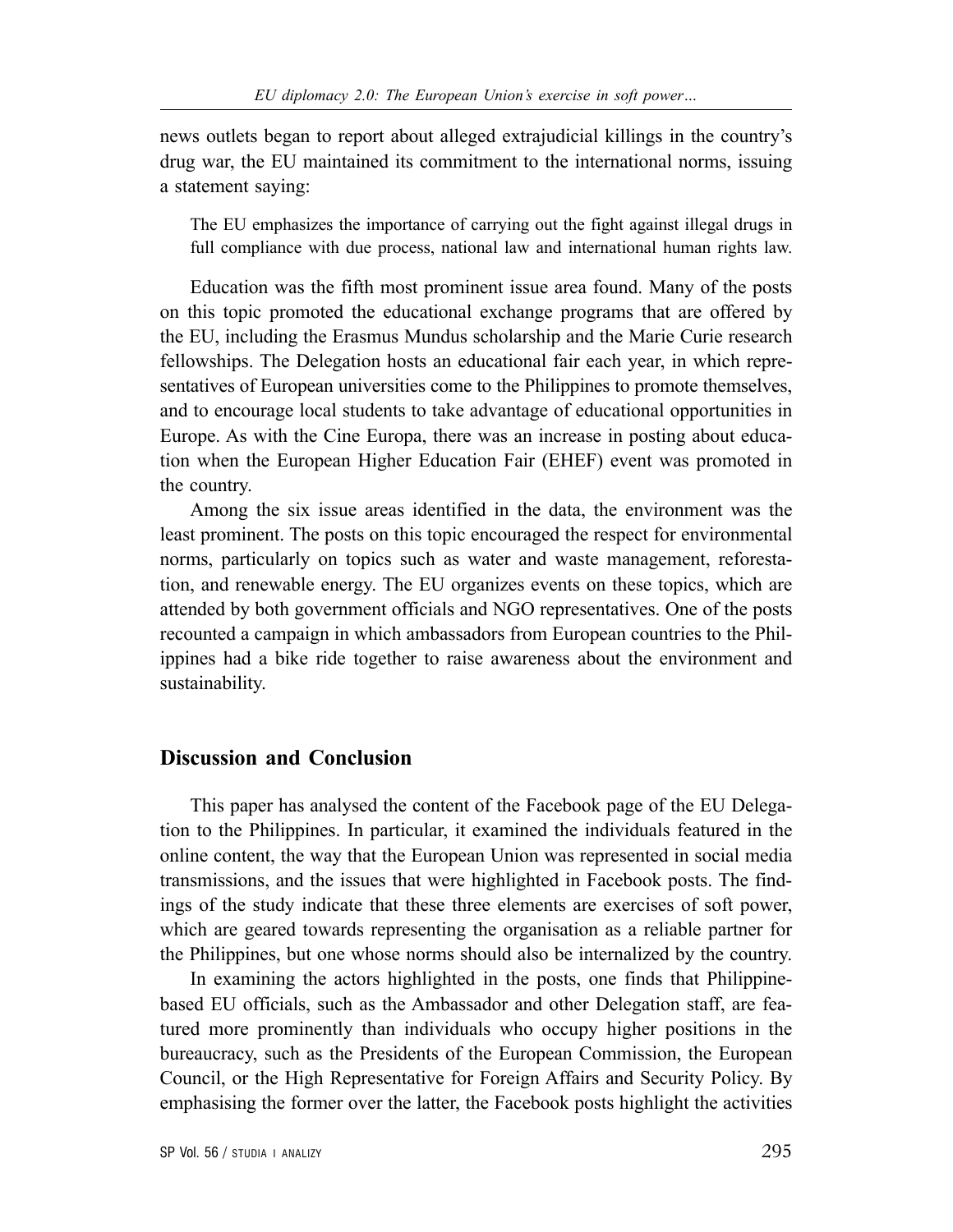of EU representatives in the Philippines, rather than those in Brussels. In so doing, the social media transmissions reinforce the idea that the EU is a committed partner in the country, and that its representatives are working to strengthen the relationship between itself and the Philippines.

The other facet of the EU's exercising of soft power has to do with its representations to Philippine audiences. The three most prominent ways of framing the European Union was: (1) as Philippine partner; (2) Supporter of international norms; and (3) United by shared values. It was found that the first was the most frequently applied representation in social media transmissions, which reinforces the message of the EU as a reliable partner for the Philippines.

The third factor examined was that of issues. Trade, culture, human rights, education, and the environment were all topics that were highlighted in the EU Delegation's Facebook posts. Both culture and education were depicted as areas of cooperation between the EU and the Philippines. Transmissions about culture were mainly about events hosted by the EU Delegation, such as film festivals or cultural performances, in order to share aspects of European culture to Philippine audiences. Posts about education stressed the opportunities for study and exchange that Filipinos could apply for in order to pursue degrees in Europe. The topics of human rights and the environment, for their part, were more normative in nature. The Delegation's Facebook posts would state the EU's position on these issues, and encourage the Philippines to follow them.

These attempts to influence policy were not always received positively by Philippine audiences online, who would accuse the EU of trying to interfere in Philippine politics. At the time of when the data was being collected, the Philippines had elected a president, Rodrigo Duterte, who was accused of violating human rights by pursuing a 'War on Drugs', which allegedly resulted in the extrajudicial killing of several thousand drug dealers and users. The new Philippine leader's policy has been criticised by other world leaders, as well as officials from the United Nations and the EU, and his reaction has been to respond with highly inflammatory statements, which have strained relations between the Philippines and his perceived enemies. The EU was targeted with such a statement, and President Duterte's supporters have been active in defending the 'War on Drugs', and have accused the European Union of interfering in local policies.

This context likely explains why the EU Delegation's digital diplomacy efforts have mainly been directed towards reassuring audiences that the organisation remains a reliable partner to the Philippines, though this serves as a potential topic for further study. The EU Delegation's social media transmissions were also made in the context of its seeming irrelevance compared to other Philippine partners. It has been found, for example, that the EU ranked below the United States and China in a study that examined Filipinos' perceptions of their most important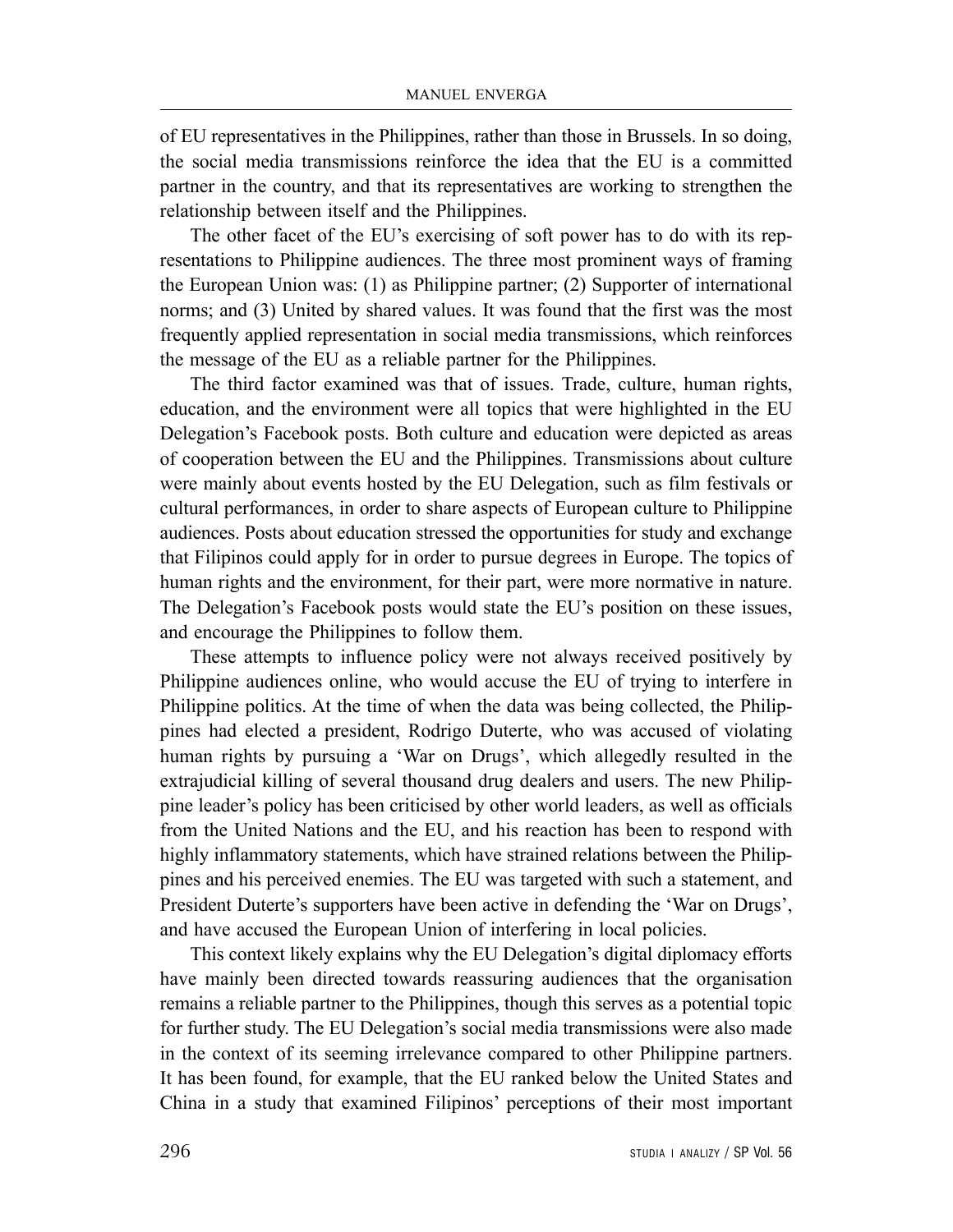international partners39. This relative invisibility could also influence the way that the EU crafts its social media transmissions for Philippine audiences. That said, it may also be worthwhile for researchers to explore the broader relationship between social media transmissions and the context in which they arise.

Viewed from a broader perspective, this paper presents a case study of how EU foreign policy is translated into statements and images online. It indicates how diplomats are beginning to exploit new media in order to pursue their objectives. What is more, this examination of the EU Delegation in the Philippines opens avenues for further research into other EU diplomatic missions around the world. The EU's foreign policy process is unique in that it has to represent twenty-eight member states instead of just one, and this creates constraints on what their representatives can say, and what types of topics they are allowed to comment on. By examining social media posts, one is able to view the results of these restrictions, as they are manifested online.

As an academic undertaking, this work has been valuable in taking the concepts of framing and agenda, and applying them to the empirical phenomenon of digital diplomacy. Researchers can build on this work in order to broaden the field, and provide academic researchers and practitioners more insights into the nature and dynamics of diplomacy 2.0.

#### **Bibliography**

- C. Bjola, M. Holmes, *Digital Diplomacy: Theory and Practice*, London: Taylor and Francis 2015.
- A.F. Cooper, B. Hocking, W. Maley. *Global Governance and Diplomacy*, London: Palgrave Macmillan 2008.
- A.F. Cooper, J. Heine, R.C. Thakur (eds.), *The Oxford Handbook of Modern Diplomacy*, Oxford: Oxford University Press 2013.
- G. Cowan, A. Arsenault, *Moving from monologue to dialogue to collaboration. The three layers of public diplomacy*, «The Annals of the American Academy of Political and Social Science» 2008, Vol. 616.
- M.K. Davis Cross, *Conceptualizing European Public Diplomacy*, [in:] M.K. Davis Cross, J. Melissen (eds.), *European Public Diplomacy: Soft Power at Work*, New York: Palgrave Macmillan 2013.
- M.D. Dodd, S.J. Collins, *Public relations message strategies and public diplomacy 2.0: An empirical analysis using Central-Eastern European and Western Embassy Twitter accounts*, «Public Relations Review» 2017, Vol. 43.

<sup>39</sup> The study being referred to in this note is the following: A.O. Salvador, M.R. Enverga, L.A. Lopez, *Orientalism Reversed: Images and Perceptions of the EU in the Philippines*, [in:] N. Chaban, M. Holland, P. Ryan (eds.), *The EU Through the Eyes of Asia Volume II: New Cases, New Findings*, New York: World Scientific 2009, pp. 19–51.